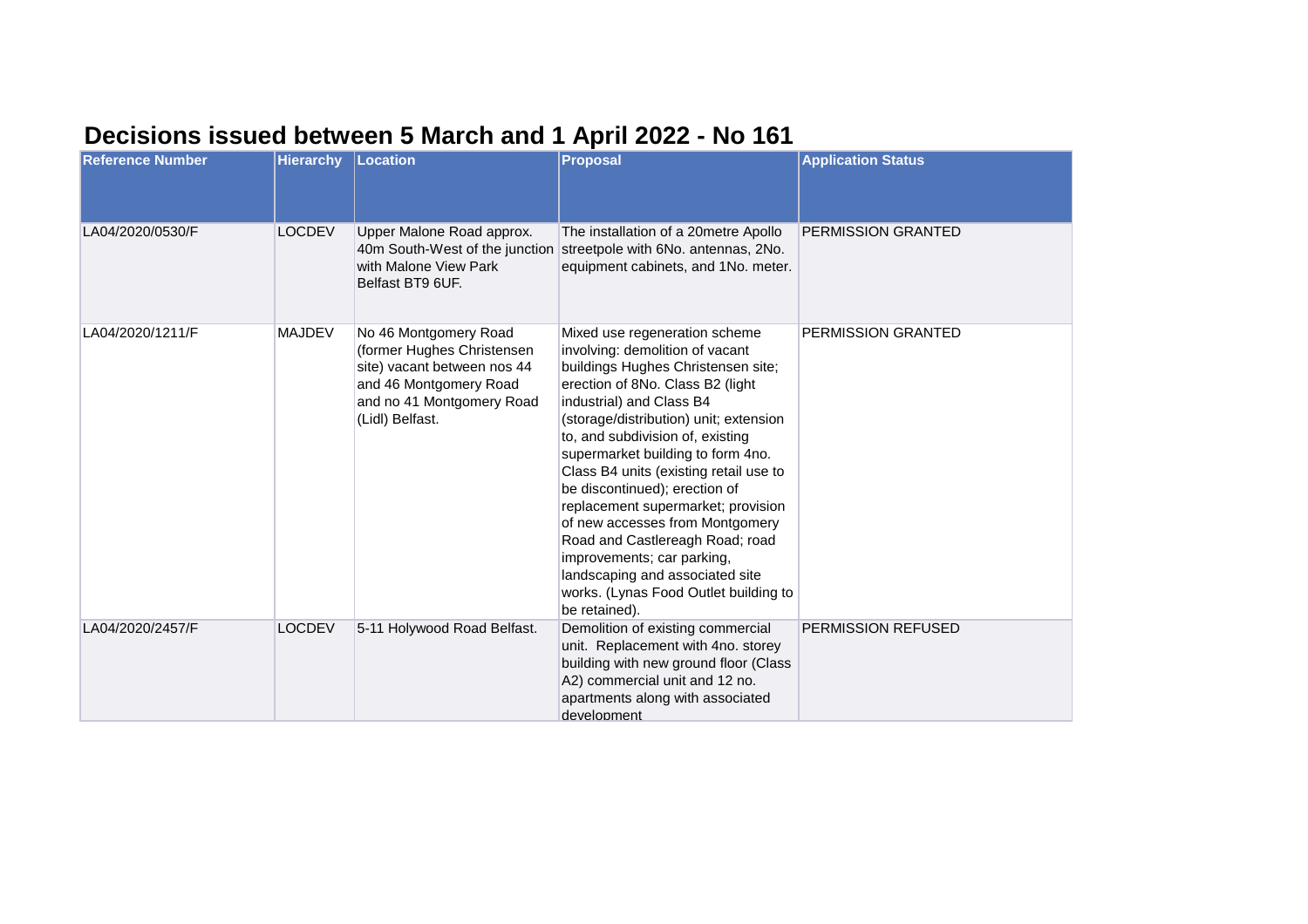| <b>Reference Number</b> | <b>Hierarchy</b> | Location                                                                                                                                                                                                                                                                                                                                                                                                                   | <b>Proposal</b>                                                                                                                                                                                                                               | <b>Application Status</b> |
|-------------------------|------------------|----------------------------------------------------------------------------------------------------------------------------------------------------------------------------------------------------------------------------------------------------------------------------------------------------------------------------------------------------------------------------------------------------------------------------|-----------------------------------------------------------------------------------------------------------------------------------------------------------------------------------------------------------------------------------------------|---------------------------|
| LA04/2021/0117/F        | <b>MAJDEV</b>    | Site to be enhanced includes<br>Milltown row adopted roadas<br>well as lands owned and/or<br>managed by Ulster wildlife and<br>known as the Bog Meadows<br>site. Site is bounded by the M1<br>to the eastMilltown Cemetery to<br>the southSt. Louise's<br>Comprehensive College to the<br>northsouth of nos 11 to 79 St.<br>Katherine's Roadeast of<br>Rodney Parade and adjacent to<br>nos. 506 and 508 Donegall<br>Road. | Upgrade of existing access, footways PERMISSION GRANTED<br>and cycle path through existing Bog<br>Meadows Nature Site (Section 4<br>Forthmeadow Community Greenway)<br>including lighting columns, enhanced<br>entrances and street furniture |                           |
| LA04/2021/0176/LDE      | <b>LOCDEV</b>    | 31 Hughenden Avenue<br>Belfast BT15 5DB.                                                                                                                                                                                                                                                                                                                                                                                   | Domestic garage Nature and scale<br>of use (using garage as a work from<br>home hair salon) constitutes home<br>working - Annex 1 PPS4.                                                                                                       | PERMITTED DEVELOPMENT     |
| LA04/2021/0179/F        | <b>LOCDEV</b>    | Lands 25m SW of 2<br>Glenmachan Avenue Belfast<br>BT4 2RG                                                                                                                                                                                                                                                                                                                                                                  | Change of house type with<br>associated hard and soft landscaping<br>to previously approved<br>LA04/2016/2462/F                                                                                                                               | <b>PERMISSION GRANTED</b> |
| LA04/2021/0264/F        | <b>LOCDEV</b>    | 475-487 Crumlin Road<br>Belfast BT14 7FL                                                                                                                                                                                                                                                                                                                                                                                   | Demolition of existing public house<br>and erection of 7No. dwellings (social<br>housing)                                                                                                                                                     | PERMISSION GRANTED        |
| LA04/2021/0503/F        | <b>LOCDEV</b>    | 367 Antrim Road Belfast<br><b>BT15 3BG</b>                                                                                                                                                                                                                                                                                                                                                                                 | Retrospective change of use from<br>opticians to studio/ gym with ancillary<br>multi-functional treatment and<br>changing facilities                                                                                                          | PERMISSION GRANTED        |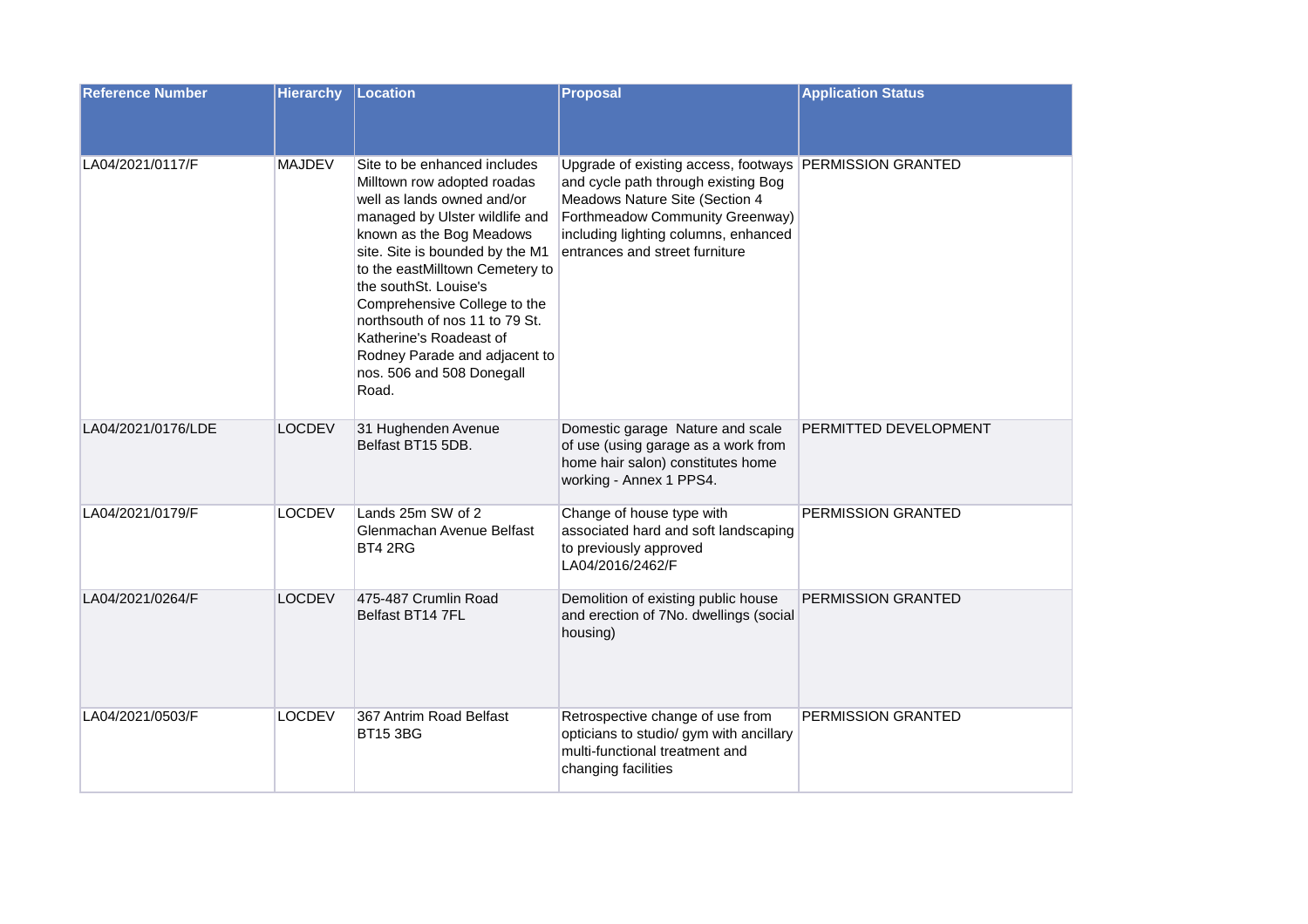| <b>Reference Number</b> | <b>Hierarchy</b> | Location                                                                                                                                                         | <b>Proposal</b>                                                                                                                                                                                                                  | <b>Application Status</b>   |
|-------------------------|------------------|------------------------------------------------------------------------------------------------------------------------------------------------------------------|----------------------------------------------------------------------------------------------------------------------------------------------------------------------------------------------------------------------------------|-----------------------------|
| LA04/2021/0584/F        | <b>LOCDEV</b>    | St Mary's Christian Brothers<br>Grammar School 147A Glen<br>Road Belfast BT11 8NR                                                                                | Proposed erection of 5.0m Hurling<br>Wall, 4No. associated 12m high<br>floodlights and 3.0m perimeter fence                                                                                                                      | PERMISSION GRANTED          |
| LA04/2021/0585/DC       | <b>LOCDEV</b>    | KINGS?S HALL & RUAS<br>SITE SOUTH OF UPPER<br>LISBURN ROAD/BALMORAL<br>AVENUE WEST OF<br><b>HARBERTON PARK AND</b><br>NORTH EAST OF BALMORAL<br><b>GOLF CLUB</b> | Discharge of condition no 20 of<br>planning approvals LA04/2018/0040/f<br>& LA04/2020/0747/f                                                                                                                                     | <b>CONDITION DISCHARGED</b> |
| LA04/2021/0607/F        | <b>LOCDEV</b>    | 153 Albertbridge Road<br>Belfast BT5 4NZ.                                                                                                                        | Change of use from commercial<br>building to 3 No. apartments<br>including alterations and<br>refurbishments to existing building.                                                                                               | PERMISSION GRANTED          |
| LA04/2021/0620/F        | <b>LOCDEV</b>    | 8 Newington Street Belfast.                                                                                                                                      | Change of use from a dwelling house PERMISSION GRANTED<br>to 1 No. two bedroom apartment, 2<br>no. 1 bedroom apartments and<br>erection of 2 storey rear extension<br>and 3rd floor extension on top of<br>existing rear return. |                             |
| LA04/2021/0690/F        | <b>LOCDEV</b>    | St Mark's Nursery Unit<br>Gardenmore Road Belfast<br><b>BT17 0DF</b>                                                                                             | Demolition of St Marks Nursery Unit<br>and construction of 15no Social<br>housing units (9 dwellings and 6<br>apartments) together with associated<br>landscaping and site works                                                 | PERMISSION GRANTED          |
| LA04/2021/0779/F        | <b>LOCDEV</b>    | 22 Lawrence Street Belfast<br>BT <sub>9</sub>                                                                                                                    | Proposed 3 storey extension to the<br>rear and alterations to 3no.<br>apartments.                                                                                                                                                | PERMISSION GRANTED          |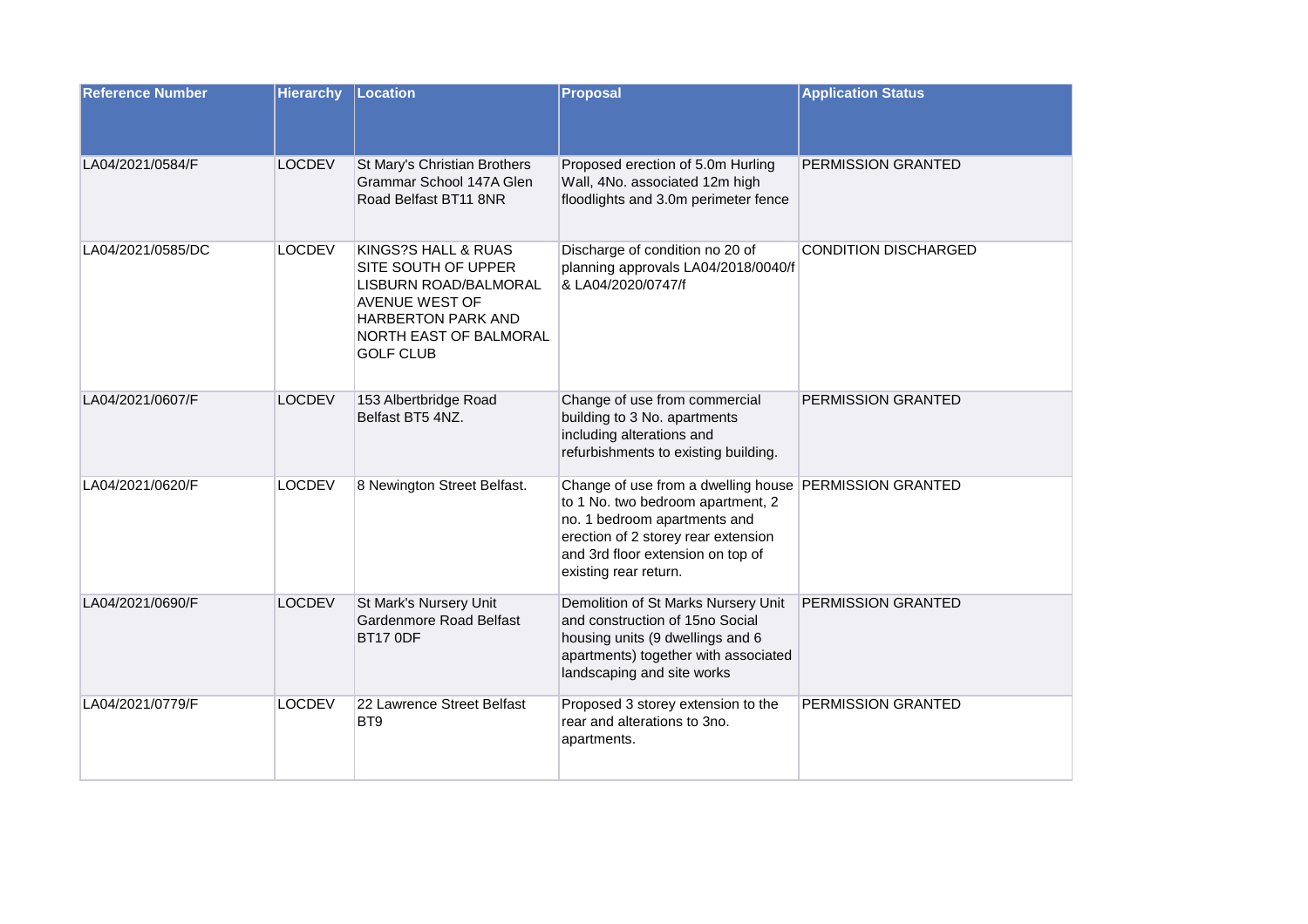| <b>Reference Number</b> | <b>Hierarchy</b> | Location                                                                      | <b>Proposal</b>                                                                                                                                                                                                                                                                                                                                                                                                                                                                                                                                                                                                                                                   | <b>Application Status</b> |
|-------------------------|------------------|-------------------------------------------------------------------------------|-------------------------------------------------------------------------------------------------------------------------------------------------------------------------------------------------------------------------------------------------------------------------------------------------------------------------------------------------------------------------------------------------------------------------------------------------------------------------------------------------------------------------------------------------------------------------------------------------------------------------------------------------------------------|---------------------------|
|                         |                  |                                                                               |                                                                                                                                                                                                                                                                                                                                                                                                                                                                                                                                                                                                                                                                   |                           |
| LA04/2021/0849/F        | <b>LOCDEV</b>    | 151 Stranmillis Road Malone<br>Lower Belfast BT9 5AT                          | Retail, for the sale of coffee and food PERMISSION GRANTED<br>for consumption mainly off the<br>premises, and change of use of<br>offices on upper floors to 1 no<br>apartment Retail, for the sale of<br>coffee and food for consumption<br>mainly off the premises, and change<br>of use of offices on upper floors to 1<br>no apartment Retail, for the sale<br>of coffee and food for consumption<br>mainly off the premises, and change<br>of use of offices on upper floors to 1<br>no apartment Retail, for the sale of<br>coffee and food for consumption<br>mainly off the premises, and change<br>of use of offices on upper floors to<br>one apartment |                           |
| LA04/2021/0910/O        | <b>LOCDEV</b>    | Adjacent and south west of 1<br>Silverstream Road Oldpark<br>Belfast BT14 8Gb | Erection of a single dwelling house                                                                                                                                                                                                                                                                                                                                                                                                                                                                                                                                                                                                                               | PERMISSION GRANTED        |
| LA04/2021/0911/F        | <b>LOCDEV</b>    | 236 Upper Newtownards<br>Road Belfast BT43EU                                  | Demolition of existing building and<br>construction of 9 no. apartments and<br>associated site works (amended<br>plans relating to access)                                                                                                                                                                                                                                                                                                                                                                                                                                                                                                                        | PERMISSION GRANTED        |
| LA04/2021/1022/O        | <b>LOCDEV</b>    | 916-918 Shore Road BT36<br>7DJ                                                | Demolish existing building and<br>replace with new single storey retail<br>unit with associated parking<br>(Amended Description)                                                                                                                                                                                                                                                                                                                                                                                                                                                                                                                                  | PERMISSION GRANTED        |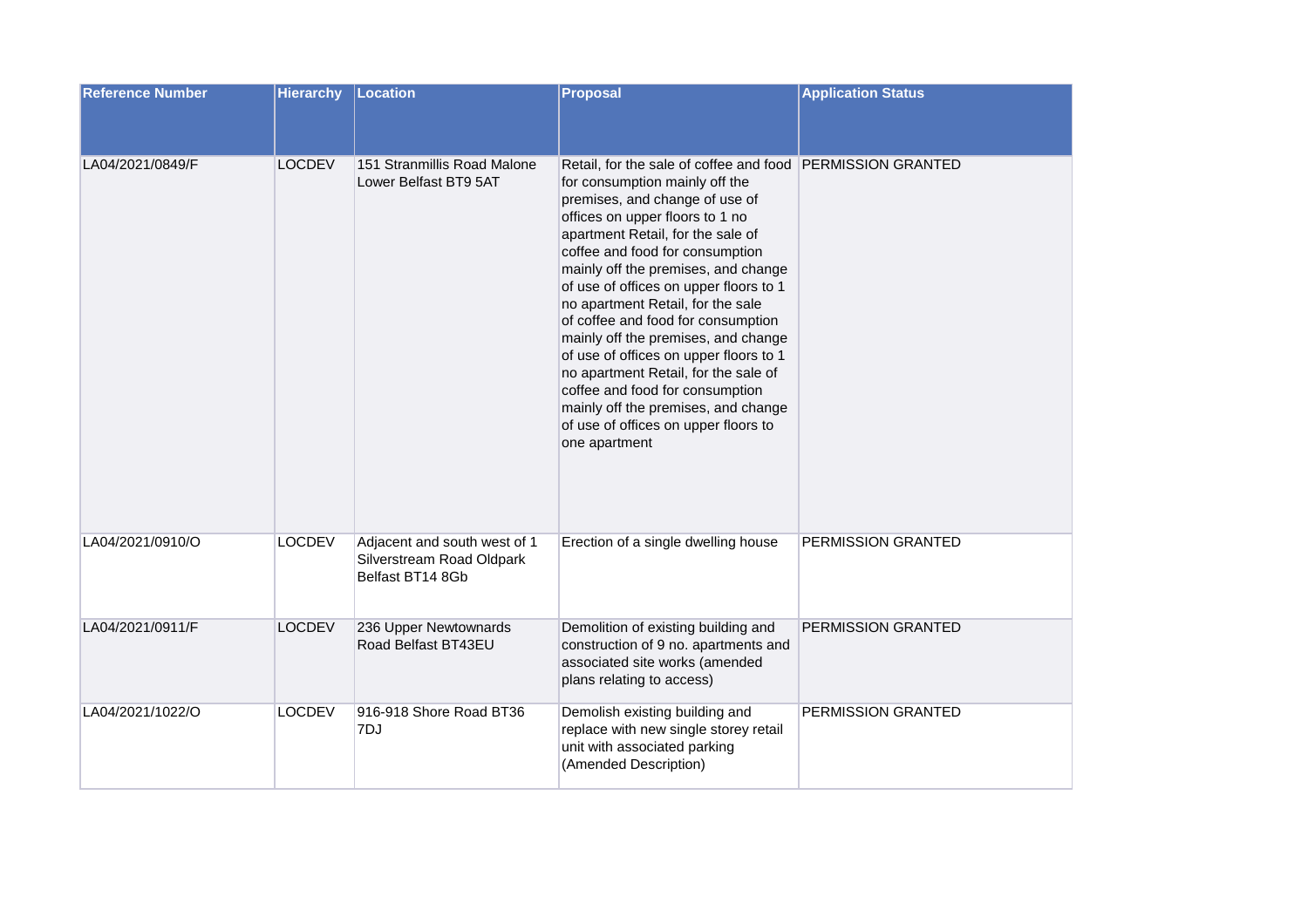| <b>Reference Number</b> | <b>Hierarchy</b> | Location                                                                        | <b>Proposal</b>                                                                                                                                                                                                                                                                                                      | <b>Application Status</b> |
|-------------------------|------------------|---------------------------------------------------------------------------------|----------------------------------------------------------------------------------------------------------------------------------------------------------------------------------------------------------------------------------------------------------------------------------------------------------------------|---------------------------|
| LA04/2021/1242/F        | <b>LOCDEV</b>    | 28 Bradbury Place Belfast<br>BT7 1RQ                                            | Proposed change of use from coffee<br>shop to extension of amusements<br>arcade on the ground floor                                                                                                                                                                                                                  | PERMISSION GRANTED        |
| LA04/2021/1387/LDE      | <b>LOCDEV</b>    | 6 Westminster Street<br>Belfast BT7 1LA                                         | House in multiple occupation HMO                                                                                                                                                                                                                                                                                     | PERMITTED DEVELOPMENT     |
| LA04/2021/1419/LDE      | <b>LOCDEV</b>    | 10 Shaftsbury Avenue<br>Belfast BT7 2ES.                                        | House in multiple occupancy (HMO).                                                                                                                                                                                                                                                                                   | PERMITTED DEVELOPMENT     |
| LA04/2021/1446/F        | <b>LOCDEV</b>    | Unit 5 Europa Business Park<br>Springbank Industrial Estate<br>Belfast BT17 OFE | Application for a change of use to a<br>non-hazardous and hazardous waste<br>materials recovery facility and waste<br>transfer station                                                                                                                                                                               | PERMISSION GRANTED        |
| LA04/2021/1458/DCA      | <b>LOCDEV</b>    | Knock Presbyterian Church<br>53 Kings Road Belfast BT5<br>6JH                   | Demolition of existing church halls; to PERMISSION GRANTED<br>include Crush Hall, Bell Hall, Elliot<br>Hall and kitchen. Demolition of<br>garage.                                                                                                                                                                    |                           |
| LA04/2021/1522/LDP      | <b>LOCDEV</b>    | 4 Clonallon Park Belfast<br>BT4 2BZ.                                            | Single storey building in rear garden<br>with snooker room, wc and store,<br>existing building shed to be removed.                                                                                                                                                                                                   | PERMITTED DEVELOPMENT     |
| LA04/2021/1590/F        | <b>LOCDEV</b>    | Knock Presbyterian Church<br>53 Kings Road Belfast BT5<br>6JH                   | Demolition of existing church Halls<br>(crush Hall, Ben Hall, Elliot Hall, and<br>Kitchen and Garage) extension of<br>church building to provide new halls<br>and meeting rooms: re-configuration<br>of parking areas and refurbishment to<br>and extension of the 'Kairos' Centre<br>and associated/ancillary works | PERMISSION GRANTED        |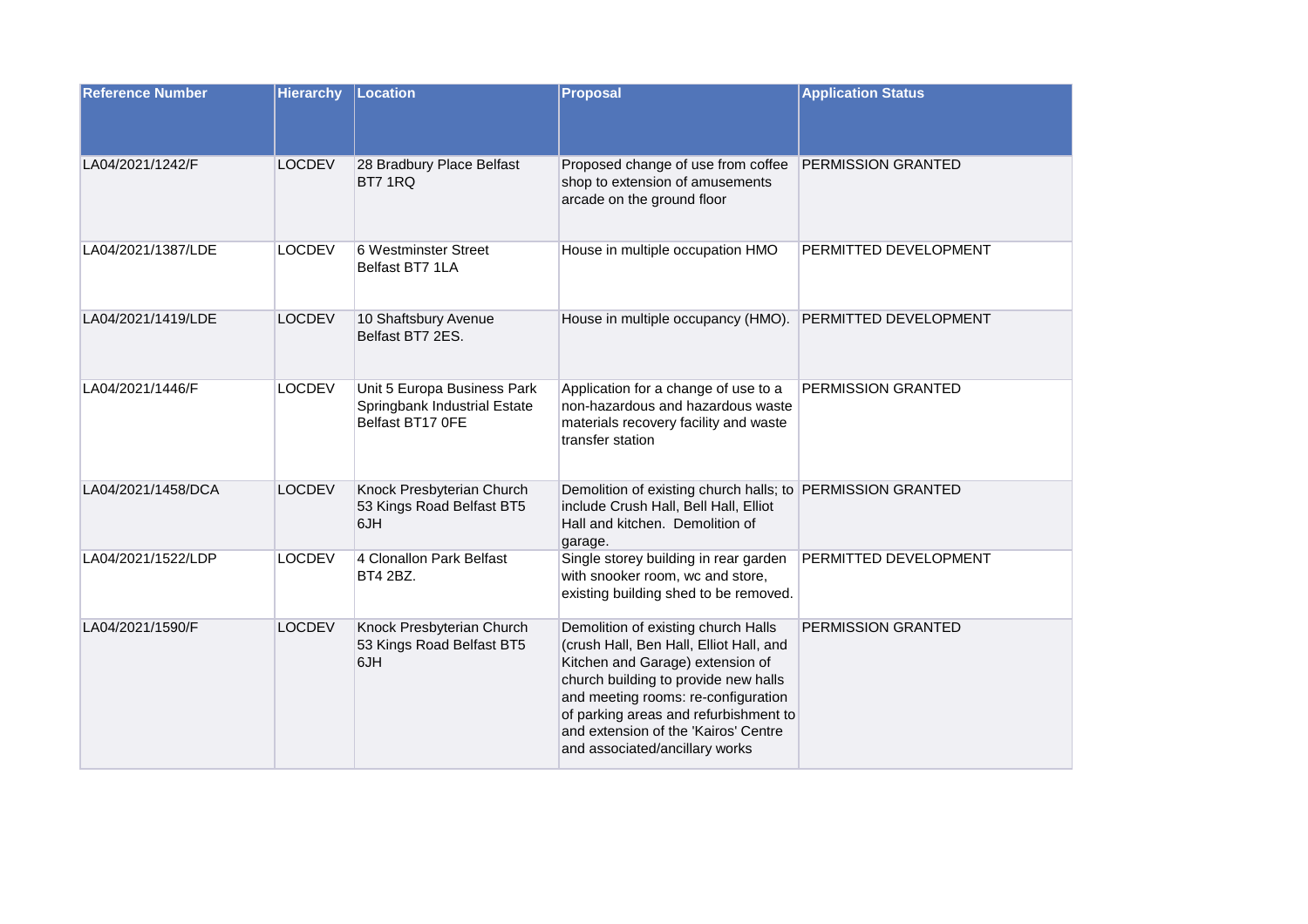| <b>Reference Number</b> | <b>Hierarchy</b> | Location                                               | <b>Proposal</b>                                                                                                                                                                                                                  | <b>Application Status</b> |
|-------------------------|------------------|--------------------------------------------------------|----------------------------------------------------------------------------------------------------------------------------------------------------------------------------------------------------------------------------------|---------------------------|
| LA04/2021/1597/F        | <b>LOCDEV</b>    | Colaiste Feirste 7 Beechview<br>Park Belfast BT12 7PY. | 1no. 2 storey building and 1no. single PERMISSION GRANTED<br>storey building to provide additional<br>classrooms; & provision of additional<br>access road to allow car parking and<br>delivery access to new buildings.         |                           |
| LA04/2021/1714/F        | <b>LOCDEV</b>    | 6-16 Duncrue Crescent<br>Belfast BT3 9BW.              | Change of use and extension of<br>existing warehouse from waste<br>management facility to Class B4<br>storage and distribution warehouse.                                                                                        | PERMISSION GRANTED        |
| LA04/2021/1740/F        | <b>LOCDEV</b>    | 37 Lucerne Parade Belfast.<br>BT9 5FT                  | Proposed single storey extension to<br>front of dwelling (amended plans)                                                                                                                                                         | PERMISSION GRANTED        |
| LA04/2021/1799/F        | <b>LOCDEV</b>    | 113 Circular Road Belfast BT4<br>2GD                   | 3 storey side extension (north side),<br>single storey front extension, patio<br>area to side and rear.                                                                                                                          | <b>PERMISSION GRANTED</b> |
| LA04/2021/1821/F        | <b>LOCDEV</b>    | 112 Castlereagh Road<br>Belfast BT5 5FR.               | Change of use of ground floor<br>veterinary practice to 1-bed<br>apartment.                                                                                                                                                      | PERMISSION GRANTED        |
| LA04/2021/1970/LDP      | <b>LOCDEV</b>    | 1 Camlough Place Belfast<br>BT6 9NZ.                   | Renewal of Roof Covering.<br>Upgrading of Roof Insulation.<br>Renewal of Windows. Provision of<br>External Wall Insulation to a no-fines<br>Concrete Dwelling and Associated<br>Modifications of Drainage, Paths and<br>Fencina. | PERMITTED DEVELOPMENT     |
| LA04/2021/2057/LDP      | <b>LOCDEV</b>    | 71-75 Percy Street Belfast<br>BT13 2HW.                | Demolition of 1 existing industrial<br>building, proposed 5 storey extension<br>and installation of 26 freestanding<br>stilos.                                                                                                   | PERMITTED DEVELOPMENT     |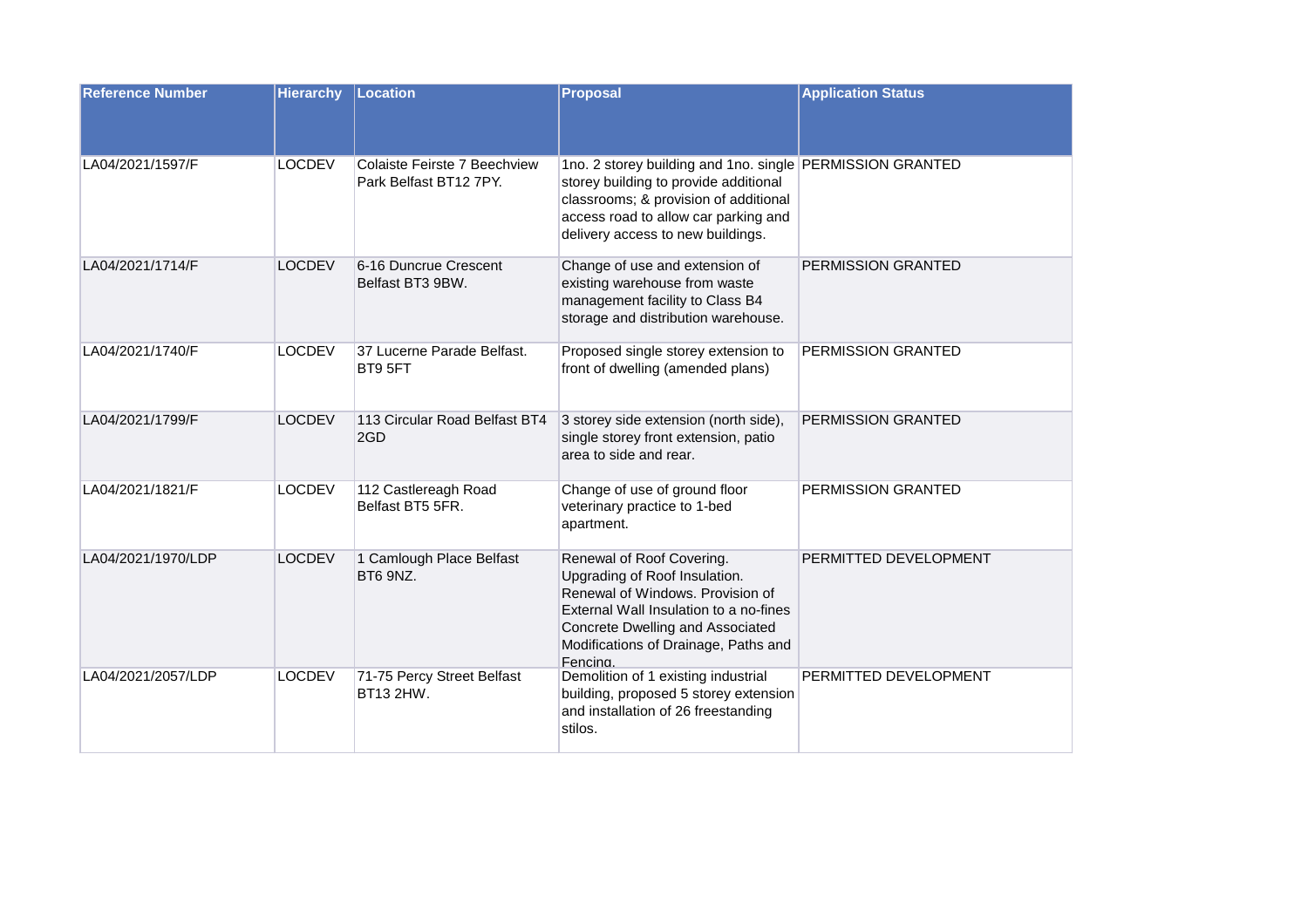| <b>Reference Number</b> | <b>Hierarchy</b> | Location                                                                                                | <b>Proposal</b>                                                                                                                                                                                                                                                         | <b>Application Status</b>    |
|-------------------------|------------------|---------------------------------------------------------------------------------------------------------|-------------------------------------------------------------------------------------------------------------------------------------------------------------------------------------------------------------------------------------------------------------------------|------------------------------|
| LA04/2021/2059/F        | <b>LOCDEV</b>    | Unit 3 Restaurant Block<br>Holywood Exchange 306<br><b>Airport Road West Belfast</b><br><b>BT3 9EJ.</b> | Proposed Class A1 Retail Unit<br>(Constructed Under Z/2008/0683/F<br>Approved Restaurant Unit).                                                                                                                                                                         | PERMISSION GRANTED           |
| LA04/2021/2077/LDE      | <b>LOCDEV</b>    | 42 Sandymount Street<br>Belfast BT9 5DP.                                                                | House in multiple occupancy (HMO).                                                                                                                                                                                                                                      | <b>PERMITTED DEVELOPMENT</b> |
| LA04/2021/2087/F        | <b>LOCDEV</b>    | 25 Slemish Way Belfast                                                                                  | Single storey rear extension                                                                                                                                                                                                                                            | PERMISSION GRANTED           |
| LA04/2021/2090/F        | <b>LOCDEV</b>    | 14 Joanmount Park Belfast<br><b>BT14 6PE</b>                                                            | Demolition of existing garage and<br>conservatory to provide a two storey<br>side and rear extension. Paved area<br>to rear. (Amended Description)                                                                                                                      | PERMISSION GRANTED           |
| LA04/2021/2119/F        | <b>LOCDEV</b>    | 189-191 Ormeau Road & 2-24<br><b>Agincourt Avenue Belfast</b><br><b>BT7 1SQ.</b>                        | Demolition of existing buildings.                                                                                                                                                                                                                                       | PERMISSION GRANTED           |
| LA04/2021/2132/F        | <b>LOCDEV</b>    | Lands at Riddel Hall 185<br><b>Stranmillis Road Belfast</b><br><b>BT9 5EE.</b>                          | New substation/switchroom,<br>generator and oil tank and<br>associated/ancillary works.                                                                                                                                                                                 | PERMISSION GRANTED           |
| LA04/2021/2154/F        | <b>MAJDEV</b>    | Lands at and surrounding the<br>former St Gemma's High<br>School 40 Ardoyne Avenue<br>Belfast, BT14 7DA | Change of approved design for<br>Community Hub building included<br>within the extant planning permission<br>ref: LA04/2018/1832/F (dated<br>21.02.20) for a community led mix<br>use regeneration scheme at the site<br>of the former St Gemma's School.<br>N.Belfast. | PERMISSION GRANTED           |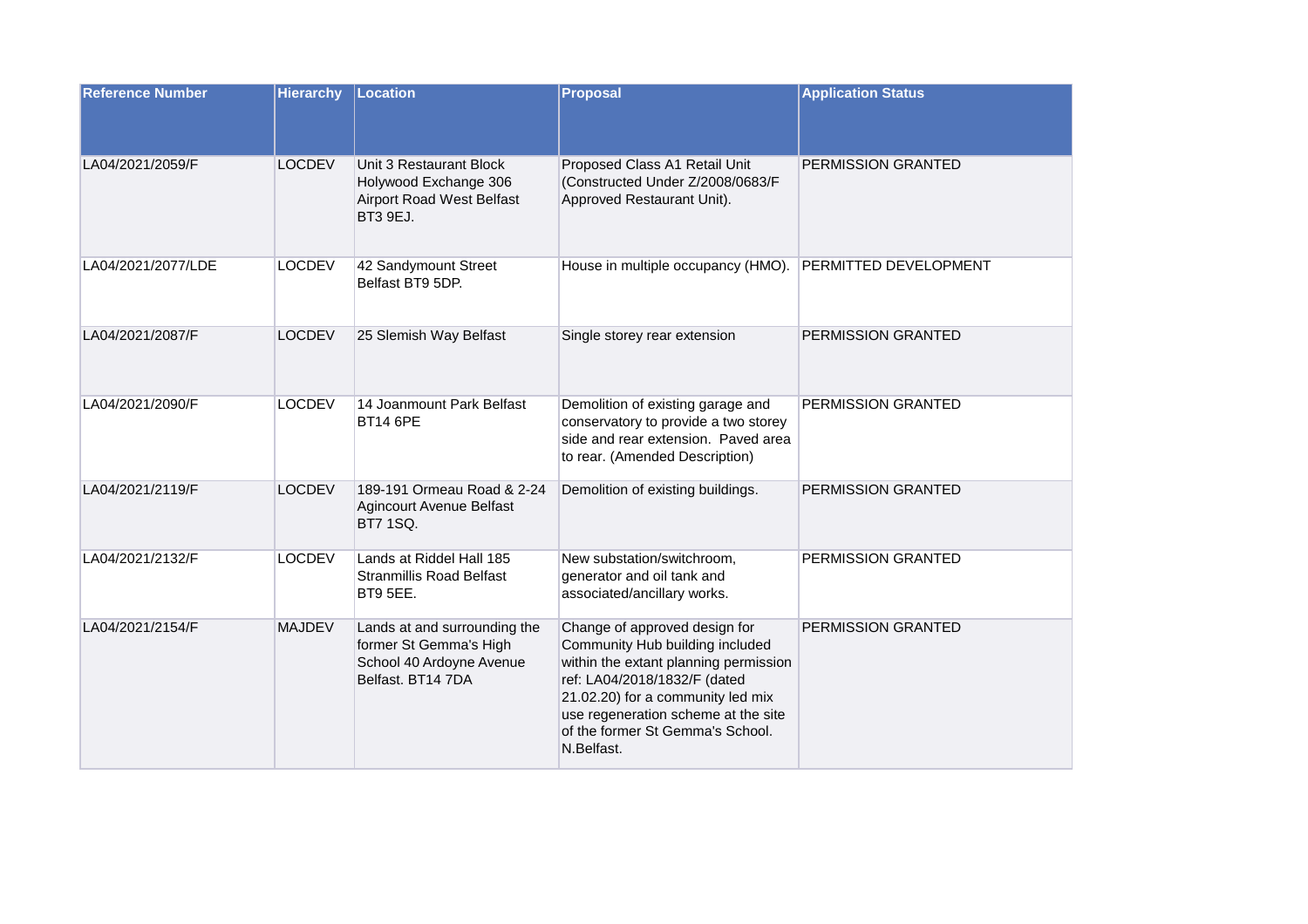| <b>Reference Number</b> | <b>Hierarchy</b> | Location                                                                                      | <b>Proposal</b>                                                                                                                                                                                                   | <b>Application Status</b> |
|-------------------------|------------------|-----------------------------------------------------------------------------------------------|-------------------------------------------------------------------------------------------------------------------------------------------------------------------------------------------------------------------|---------------------------|
| LA04/2021/2242/F        | <b>MAJDEV</b>    | Lands bounded by Little<br>Victoria Street Bruce Street<br>and Holmes Street Belfast          | Erection of new 15no storey purpose<br>built student accommodation building<br>and associated development<br>(amended scheme from that<br>previously approved under<br>application reference<br>LA04/2018/2602/f) | <b>PERMISSION GRANTED</b> |
| LA04/2021/2263/F        | <b>LOCDEV</b>    | Land to the north of St Mary's<br>RC Church between 66 and<br>74 Berry Street Belfast BT1 1FJ | Restoration of former vehicular<br>access/footpath crossing,<br>modifications to existing entrance<br>including new sliding gate and<br>provision of new staff car parking<br>area                                | <b>PERMISSION GRANTED</b> |
| LA04/2021/2284/O        | <b>LOCDEV</b>    | 30m East of 191 Ballyhill<br>Road Belfast                                                     | Renewal of existing approval<br>(reference LA04/2018/0722/O) for<br>site for dwelling and garage                                                                                                                  | <b>PERMISSION GRANTED</b> |
| LA04/2021/2290/F        | <b>LOCDEV</b>    | 9A Windsor Close Belfast<br>BT9 6FG                                                           | Replacement doors & windows to<br>existing ground floor apartment,<br>including proposed change to oriel<br>window in gable and alterations to<br>other existing openings.                                        | PERMISSION GRANTED        |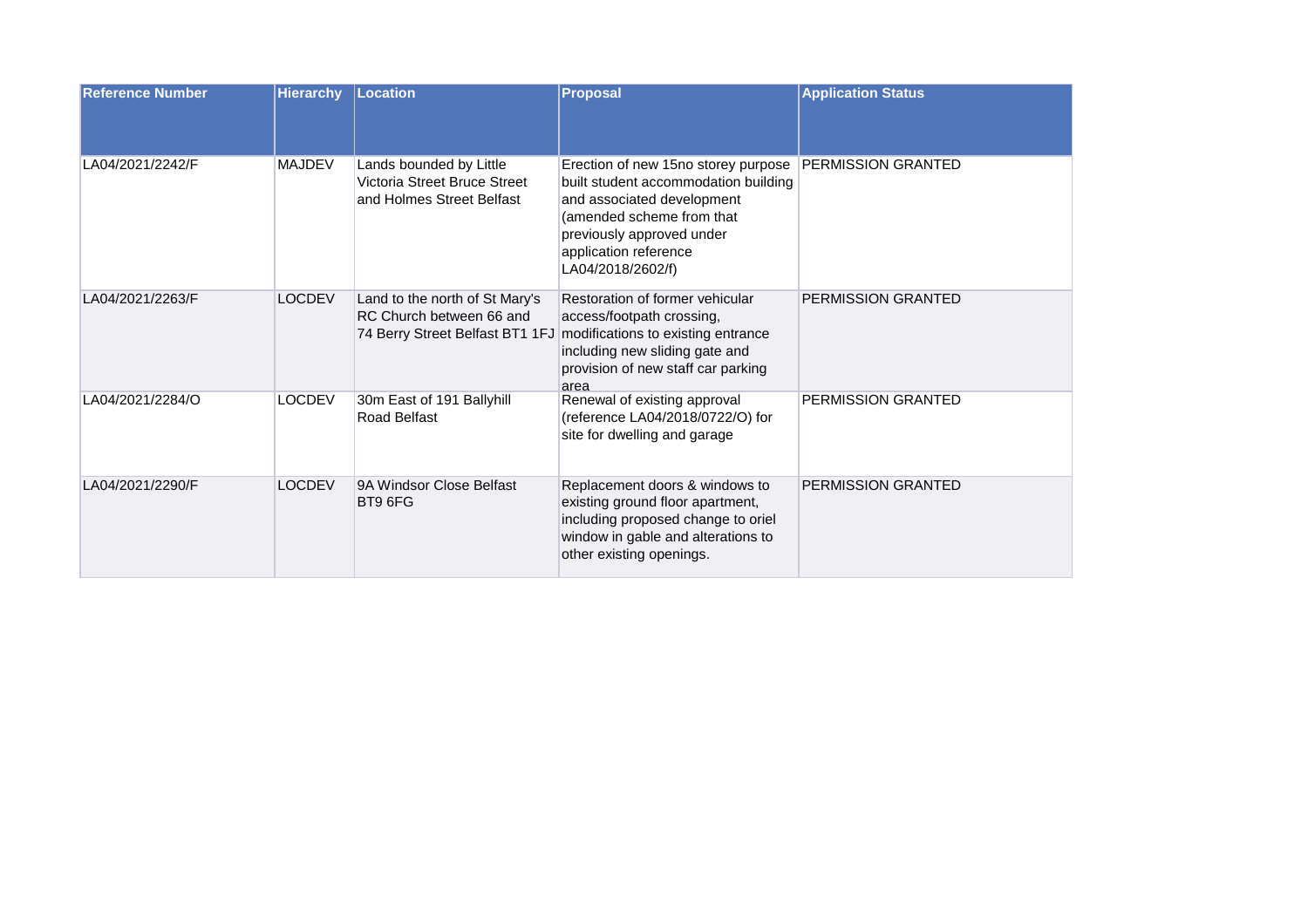| <b>Reference Number</b> | <b>Hierarchy</b> | Location                                                                                           | <b>Proposal</b>                                                                                                                                                                                                                                                                                                                                                                                                                                                                                                                                                                                                                                                                                             | <b>Application Status</b> |
|-------------------------|------------------|----------------------------------------------------------------------------------------------------|-------------------------------------------------------------------------------------------------------------------------------------------------------------------------------------------------------------------------------------------------------------------------------------------------------------------------------------------------------------------------------------------------------------------------------------------------------------------------------------------------------------------------------------------------------------------------------------------------------------------------------------------------------------------------------------------------------------|---------------------------|
| LA04/2021/2299/F        | <b>MAJDEV</b>    | Unit's 34 61 & Mall 01-K9<br><b>Castlecourt Shopping Centre</b><br>Royal Avenue Belfast BT1<br>1DD | Change of use relating to part of unit PERMISSION GRANTED<br>34 ground floor area from (class a1)<br>retail unit to (sui generis) coffee shop<br>with provision of external seating<br>area; change of use (including re-<br>configuration of internal stair/lifts,<br>ancillary spaces and all associated<br>works) of first and second floor levels<br>of unit 34 and existing first floor level<br>of unit 61 (class a1) and mall 01-k9<br>to (sui generis) family entertainment<br>centre to include, crazy golf; lazer<br>quest; indoor caving; escape rooms;<br>bumper cars; virtual reality arcade;<br>restaurants & bars and outdoor<br>terrace at second floor; and (class<br>d2) cinema with bar. |                           |
| LA04/2021/2302/F        | <b>LOCDEV</b>    | 37 Glencregagh Drive<br><b>Ballymaconaghy Belfast</b><br>BT6 ONJ.                                  | Proposed new access to rear of<br>dwelling with dropped kerb, proposed<br>boundary wall, fence and hedging to<br>front and side elevations, 2 no.<br>rooflights to front, extension of<br>existing rear dormer, pedestrian gate<br>to side and front elevation and<br>smooth render finish to existing<br>house. (AMENDED PLANS)                                                                                                                                                                                                                                                                                                                                                                            | PERMISSION GRANTED        |
| LA04/2021/2352/A        | <b>LOCDEV</b>    | Site 1-7 (formally) Cliftonpark<br>Avenue Belfast BT14 6AD                                         | Proposed shop front and gable<br>signage, window graphics, canopy<br>perimeter cladding, directional<br>signage, fuel grade signage,<br>entrance signage (amended<br>description).                                                                                                                                                                                                                                                                                                                                                                                                                                                                                                                          | PERMISSION GRANTED        |
| LA04/2021/2369/F        | <b>LOCDEV</b>    | 51 Rosscoole Park Belfast<br>BT14 8JW.                                                             | First floor rear extension.                                                                                                                                                                                                                                                                                                                                                                                                                                                                                                                                                                                                                                                                                 | PERMISSION GRANTED        |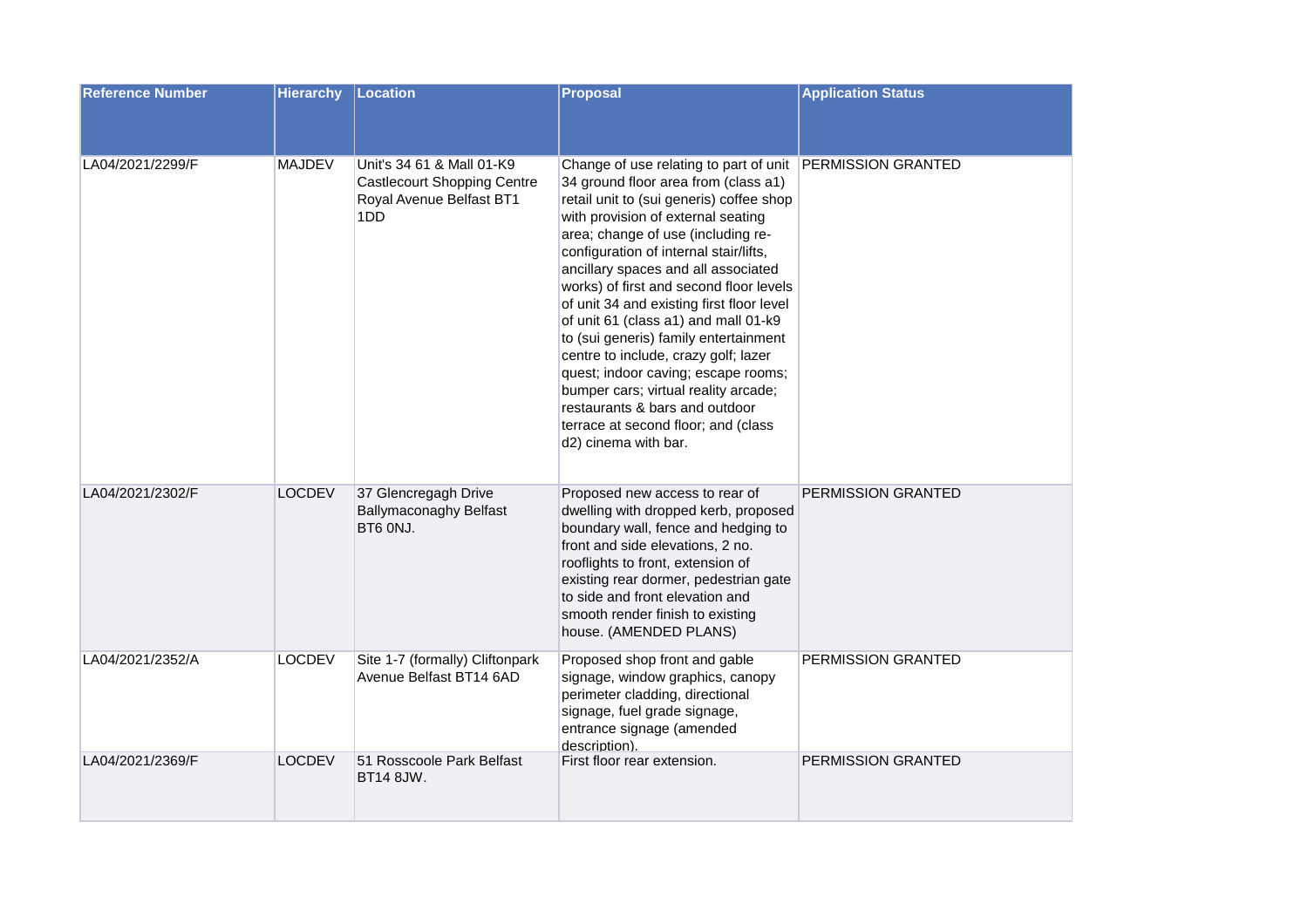| <b>Reference Number</b> | <b>Hierarchy</b> | Location                                                            | <b>Proposal</b>                                                                                                                                                                                                                                                                                                   | <b>Application Status</b>   |
|-------------------------|------------------|---------------------------------------------------------------------|-------------------------------------------------------------------------------------------------------------------------------------------------------------------------------------------------------------------------------------------------------------------------------------------------------------------|-----------------------------|
| LA04/2021/2432/F        | <b>LOCDEV</b>    | Carn House 20 Corry Place<br><b>Cross Street Belfast BT3</b><br>9HY | The proposed development is an<br>upgrade to the heating system within<br>the boiler room of the existing office<br>block with the proposed installation of<br>an extract flue to the external wall of<br>the building.                                                                                           | PERMISSION GRANTED          |
| LA04/2021/2444/NMC      | <b>LOCDEV</b>    | 35 Hawthornden Road<br>Belfast BT4 3JW                              | NMC to planning approval<br>LA04/2020/2217/F                                                                                                                                                                                                                                                                      | NON MATERIAL CHANGE REFUSED |
| LA04/2021/2489/F        | <b>LOCDEV</b>    | 24 Glenwood Street Belfast<br>BT13 3WT.                             | In-curtilage development consisting<br>of (a) timber garden shed<br>(retrospective permission sought), (b)<br>proposed timber garden furniture<br>consisting of a combination<br>climbing/play frame, and (c)<br>proposed additional fencing to top of<br>existing brick boundary wall.                           | PERMISSION GRANTED          |
| LA04/2021/2501/F        | <b>LOCDEV</b>    | 1 Knockmount Park Belfast<br><b>BT5 6GR.</b>                        | Widening of existing driveway,<br>replacement of existing boundary<br>wall and fence with new wall and<br>fence.                                                                                                                                                                                                  | PERMISSION GRANTED          |
| LA04/2021/2512/LDP      | <b>LOCDEV</b>    | Precision Liquids Ltd 29<br>Dufferin Road Belfast BT3<br>9AA        | Proposed removal of existing plant<br>(storage tank) and replacement with<br>"like for like" tank.                                                                                                                                                                                                                | PERMITTED DEVELOPMENT       |
| LA04/2021/2533/F        | <b>LOCDEV</b>    | 27 Glenhead Avenue<br>Dunmurry BT17 9AX.                            | Demolition of detached garage &<br>erection of single storey rear<br>extension and raised patio areas to<br>rear. Front garden revised with<br>dropped kerb to provide in-curtilage<br>parking. New 1.8m fencing and gates<br>to side and rear and entrance door<br>relocated. (amended plans and<br>daecrintion) | PERMISSION GRANTED          |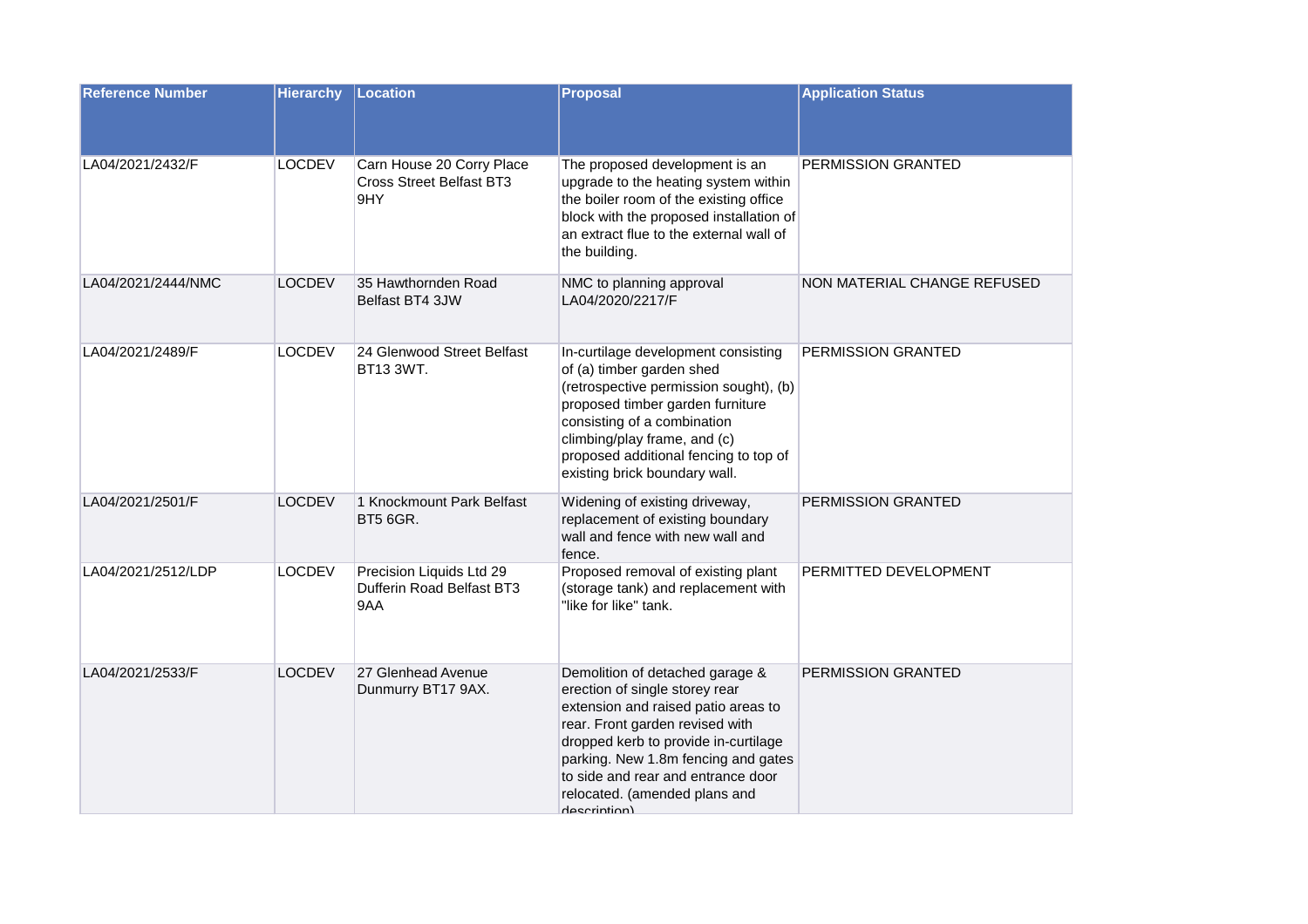| <b>Reference Number</b> | <b>Hierarchy</b> | Location                                                                               | <b>Proposal</b>                                                                                                                                                                          | <b>Application Status</b>   |
|-------------------------|------------------|----------------------------------------------------------------------------------------|------------------------------------------------------------------------------------------------------------------------------------------------------------------------------------------|-----------------------------|
| LA04/2021/2538/F        | <b>LOCDEV</b>    | <b>Bunscoil Phobal Feirste</b><br>Primary School 11 Rosgoill<br>Park Belfast BT11 9QS. | Single storey classroom extension to<br>an existing school including a small<br>group room, an M&E store, a<br>disabled toilet, two Multi-purpose<br>room.                               | PERMISSION GRANTED          |
| LA04/2021/2541/F        | <b>LOCDEV</b>    | 125 Circular Road Belfast<br>BT4 2GE.                                                  | Single storey side extension and<br>internal alterations to existing<br>dwelling.                                                                                                        | PERMISSION GRANTED          |
| LA04/2021/2554/NMC      | <b>LOCDEV</b>    | 15 Ravenhill Park Belfast<br>BT6 ODE                                                   | Non Material change to planning<br>approval LA04/2019/2802/F                                                                                                                             | NON MATERIAL CHANGE GRANTED |
| LA04/2021/2575/F        | <b>LOCDEV</b>    | Colin Valley FC Good<br><b>Shepherd Road Dunmurry</b><br>BT17 0PJ.                     | Erection of spectators stand, (with<br>202 seats, 2 wheelchair spaces with<br>associated access facilities).                                                                             | PERMISSION GRANTED          |
| LA04/2021/2576/F        | <b>LOCDEV</b>    | 26 Thorndyke Street Belfast<br>BT54QB                                                  | Change of Use from Residential<br>Dwelling to 5 Bedroom HMO                                                                                                                              | PERMISSION GRANTED          |
| LA04/2021/2583/DC       | <b>LOCDEV</b>    | Wilton House 5-6 College<br>Square North Belfast.                                      | Discharge of condition 10<br>LA04/2018/2097/F - (materials)                                                                                                                              | <b>CONDITION DISCHARGED</b> |
| LA04/2021/2595/F        | <b>LOCDEV</b>    | 47A Derryvolgie Avenue<br>Belfast BT9 6FP.                                             | Two storey rear and side extension<br>with chimney stack. Single storey<br>extension to front with canopy and<br>front dormer. Single storey rear<br>extension and external alterations. | PERMISSION GRANTED          |
| LA04/2021/2596/DCA      | <b>LOCDEV</b>    | 47A Derryvolgie Avenue<br>Belfast BT9 6FP.                                             | Demolition of existing single storey<br>side extension and partial demolition<br>of walls/ roof to facilitate extensions.                                                                | PERMISSION GRANTED          |
| LA04/2021/2604/F        | <b>LOCDEV</b>    | 15 Stirling Avenue Belfast<br><b>BT6 9LQ.</b>                                          | Single storey rear extension.                                                                                                                                                            | PERMISSION GRANTED          |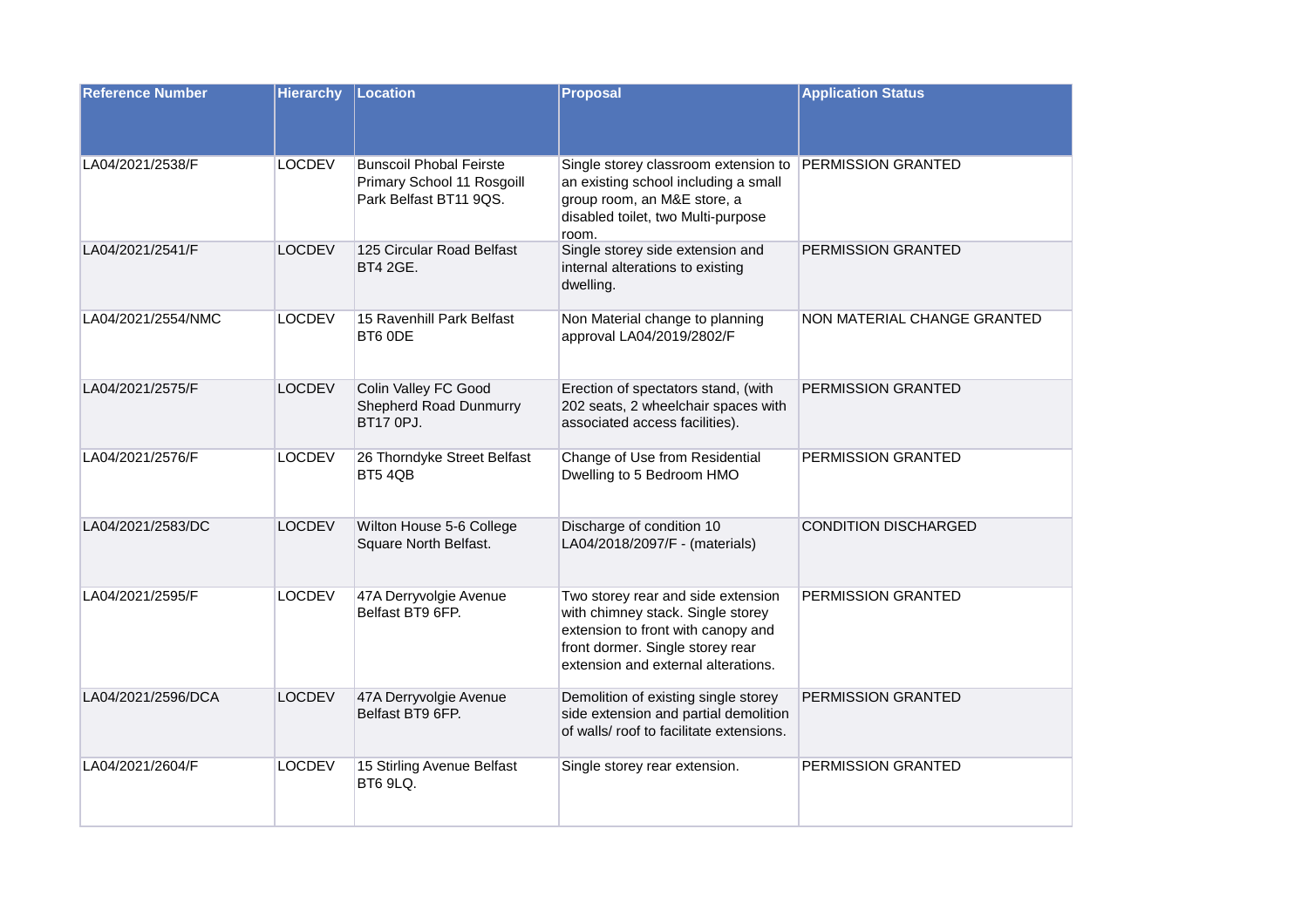| <b>Reference Number</b> | <b>Hierarchy</b> | Location                                                                                                            | <b>Proposal</b>                                                                                                                    | <b>Application Status</b>   |
|-------------------------|------------------|---------------------------------------------------------------------------------------------------------------------|------------------------------------------------------------------------------------------------------------------------------------|-----------------------------|
| LA04/2021/2608/F        | <b>LOCDEV</b>    | 22 Upper Malone Road<br>Belfast BT9 5NA.                                                                            | New single storey garage/ utility<br>extension to the side of dwelling, First<br>floor rear extension and external<br>alterations. | PERMISSION GRANTED          |
| LA04/2021/2622/F        | <b>LOCDEV</b>    | Adj. to School of Dentistry<br><b>Building Royal Victoria</b><br><b>Hospital Grosvenor Road</b><br>BelfastBT12 6BA. | Removal of existing mobility unit and<br>erection of 1no. new shop mobility<br>unit.                                               | PERMISSION GRANTED          |
| LA04/2021/2627/LDE      | <b>LOCDEV</b>    | 114 University Avenue<br>Belfast BT7 1GZ.                                                                           | House in multiple occupancy (HMO). PERMITTED DEVELOPMENT                                                                           |                             |
| LA04/2021/2634/DC       | <b>LOCDEV</b>    | <b>Avoniel Leisure Centre</b><br><b>Avoniel Road Belfast BT5</b><br>4SF.                                            | Discharge of conditions 8 & 10<br>LA04/2019/2971/F relating to<br><b>Construction Environmental</b><br>Management Plan             | CONDITION NOT DISCHARGED    |
| LA04/2021/2637/A        | <b>LOCDEV</b>    | Green Lane 27c Annadale<br>Avenue Belfast BT7 3JJ.                                                                  | Standard estate agents sign at<br>entrance to Annadale Avenue                                                                      | PERMISSION GRANTED          |
| LA04/2021/2652/A        | <b>LOCDEV</b>    | 19-35 Grosvenor Road<br>Belfast BT12 4GR.                                                                           | 3.96 x 7.22m Multi-lingual car park<br>information screen providing static<br>messages changeable after a<br>minimum of 10 seconds | PERMISSION REFUSED          |
| LA04/2021/2657/NMC      | <b>LOCDEV</b>    | 8 Clonlee Drive Belfast BT4<br>3DA.                                                                                 | Non material change<br>LA04/2021/0550/F.                                                                                           | NON MATERIAL CHANGE REFUSED |
| LA04/2021/2658/F        | <b>LOCDEV</b>    | 2 Orchard Close Belfast<br>BT5 6PW.                                                                                 | Demolition of garage and<br>construction of 2 storey rear<br>extension and garage.                                                 | PERMISSION GRANTED          |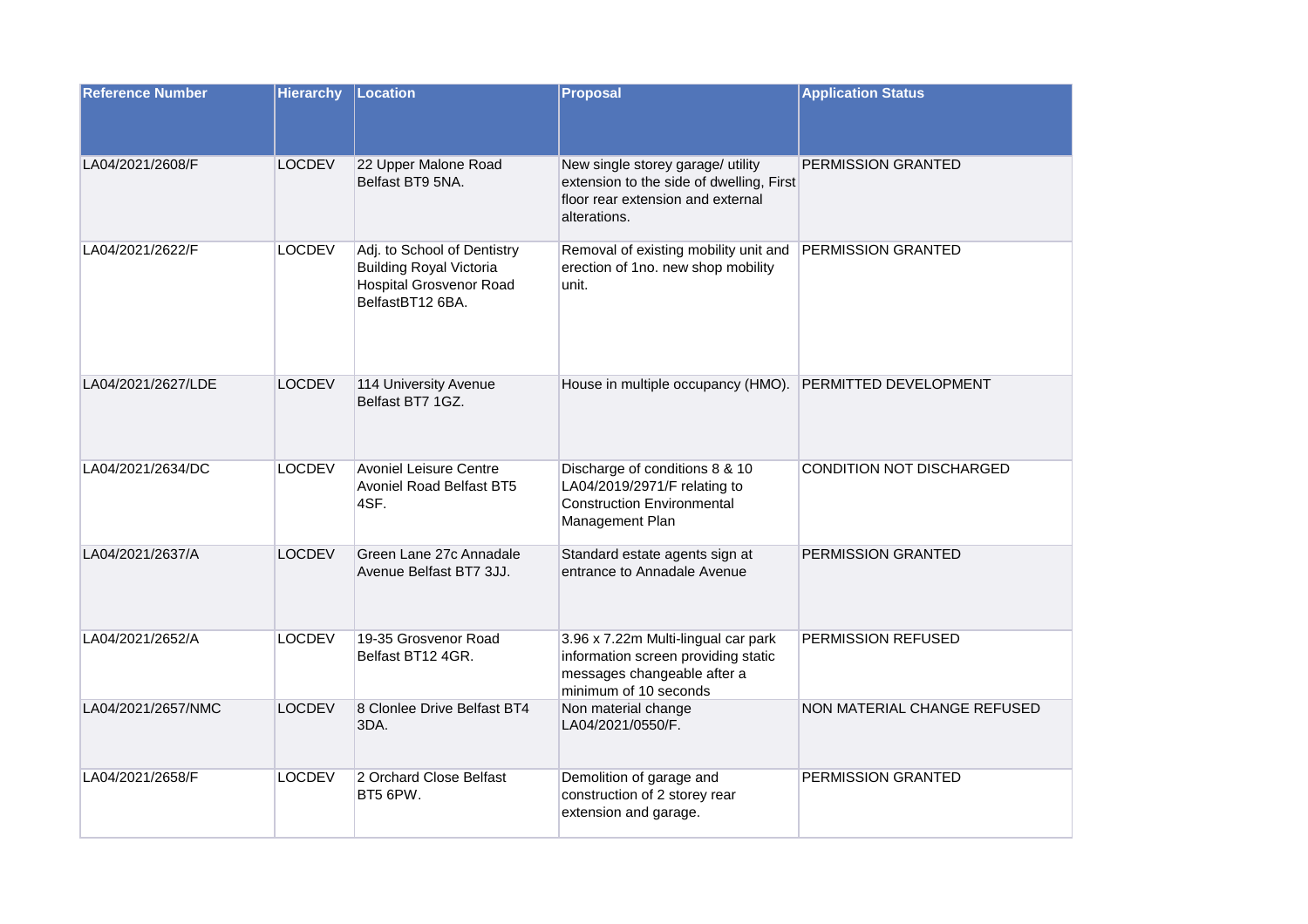| <b>Reference Number</b> | <b>Hierarchy</b> | Location                                       | <b>Proposal</b>                                                                                                                                                                          | <b>Application Status</b> |
|-------------------------|------------------|------------------------------------------------|------------------------------------------------------------------------------------------------------------------------------------------------------------------------------------------|---------------------------|
| LA04/2021/2682/A        | <b>LOCDEV</b>    | 23-25 Gordon Street Belfast<br><b>BT1 2LG.</b> | Two external signs (amended<br>description)                                                                                                                                              | PERMISSION GRANTED        |
| LA04/2021/2691/F        | <b>LOCDEV</b>    | 5-23 Hill Street Belfast BT1<br>2LA            | Change of use from office to dining<br>rooms and storage                                                                                                                                 | PERMISSION GRANTED        |
| LA04/2021/2692/LBC      | <b>LOCDEV</b>    | 5-23 Hill Street Belfast BT1<br>2LA            | Removal of 2 areas of stud<br>partitioning to create private dining<br>rooms                                                                                                             | PERMISSION GRANTED        |
| LA04/2021/2715/F        | <b>LOCDEV</b>    | 2 Downview Park Belfast<br>BT15 5HY.           | Single storey rear extension,<br>conversion of garage to bedroom<br>plus garden store.                                                                                                   | PERMISSION GRANTED        |
| LA04/2021/2717/F        | <b>LOCDEV</b>    | 11 Loughview Manor Belfast<br>BT14 8QS.        | Roofspace conversion to existing<br>dwelling with attic flat roof dormer to<br>allow first floor En-suite bedroom.<br>(AMENDED PLANS)                                                    | <b>PERMISSION GRANTED</b> |
| LA04/2021/2719/F        | <b>LOCDEV</b>    | 55 Rosepark Ballymiscaw<br>Belfast BT5 7RH.    | Proposed rear kitchen and dining<br>room extension with first floor<br>bedroom and ensuite over and<br>removal of existing glass<br>conservatory and raised decking to<br>be reinstated. | PERMISSION GRANTED        |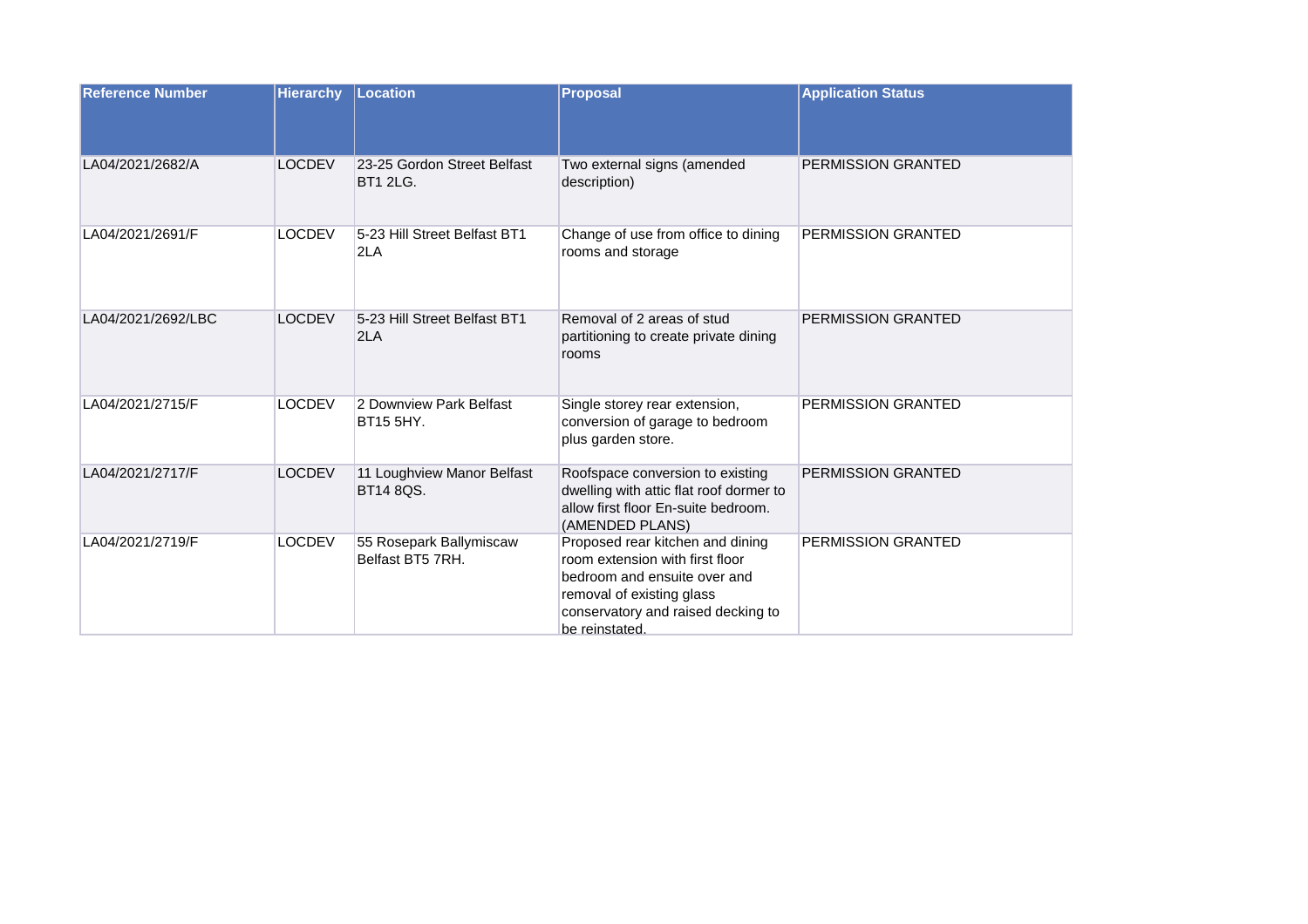| <b>Reference Number</b> | <b>Hierarchy</b> | Location                                                                                                    | <b>Proposal</b>                                                                                                                                                                                                                                                                                                                                                                                                                             | <b>Application Status</b>    |
|-------------------------|------------------|-------------------------------------------------------------------------------------------------------------|---------------------------------------------------------------------------------------------------------------------------------------------------------------------------------------------------------------------------------------------------------------------------------------------------------------------------------------------------------------------------------------------------------------------------------------------|------------------------------|
| LA04/2021/2780/F        | <b>MAJDEV</b>    | Lands directly to the South of<br>Kilwee Business Park Upper<br>Dunmurry Lane Dunmurry<br>Belfast BT17 0HD. | Application under Section 54 of the<br>Planning Act (Northern Ireland) 2011<br>in respect to planning permission<br>LA04/2018/1932/F (residential<br>development comprising 90 no units<br>(47 dwellings, 40 apartments, 3<br>bungalows) and associated access,<br>parking, landscaping and play park)<br>to vary Condition 9 and Condition 10<br>(seeking to vary the remediation<br>strategy to be<br>implemented).[amended description]. | <b>PERMISSION GRANTED</b>    |
| LA04/2021/2790/LDE      | <b>LOCDEV</b>    | 25 Chlorine Gardens (6 Rose<br>Terrace) Belfast BT9 5DL.                                                    | House in Multiple Occupancy (HMO)                                                                                                                                                                                                                                                                                                                                                                                                           | <b>PERMITTED DEVELOPMENT</b> |
| LA04/2021/2792/F        | <b>LOCDEV</b>    | 20a Viewfort Park Dunmurry<br>Belfast BT17 9JY.                                                             | Single and two storey extension to<br>side and rear of dwelling with external<br>changes.                                                                                                                                                                                                                                                                                                                                                   | PERMISSION GRANTED           |
| LA04/2021/2816/F        | <b>LOCDEV</b>    | 10 Roddens Gardens<br>BelfastBTS 7JJ.                                                                       | Single storey rear extension with<br>extended patio.                                                                                                                                                                                                                                                                                                                                                                                        | PERMISSION GRANTED           |
| LA04/2021/2819/F        | <b>LOCDEV</b>    | 68 Sydenham Avenue<br>Belfast BT4 7DS.                                                                      | Single and two storey rear extension<br>with patio and external changes.                                                                                                                                                                                                                                                                                                                                                                    | PERMISSION GRANTED           |
| LA04/2021/2820/F        | <b>LOCDEV</b>    | 332 Cregagh Road Belfast<br>BT6 9EX.                                                                        | Single storey extension to front of<br>dwelling/attached store to<br>accommodate larger entrance hall<br>and office.                                                                                                                                                                                                                                                                                                                        | PERMISSION GRANTED           |
| LA04/2021/2844/F        | <b>LOCDEV</b>    | 9 Tweskard Park Belfast<br><b>BT4 2JY.</b>                                                                  | Two storey side extension, single<br>storey rear and side extension with<br>extended raised patio. New porch<br>and elevational changes.                                                                                                                                                                                                                                                                                                    | PERMISSION GRANTED           |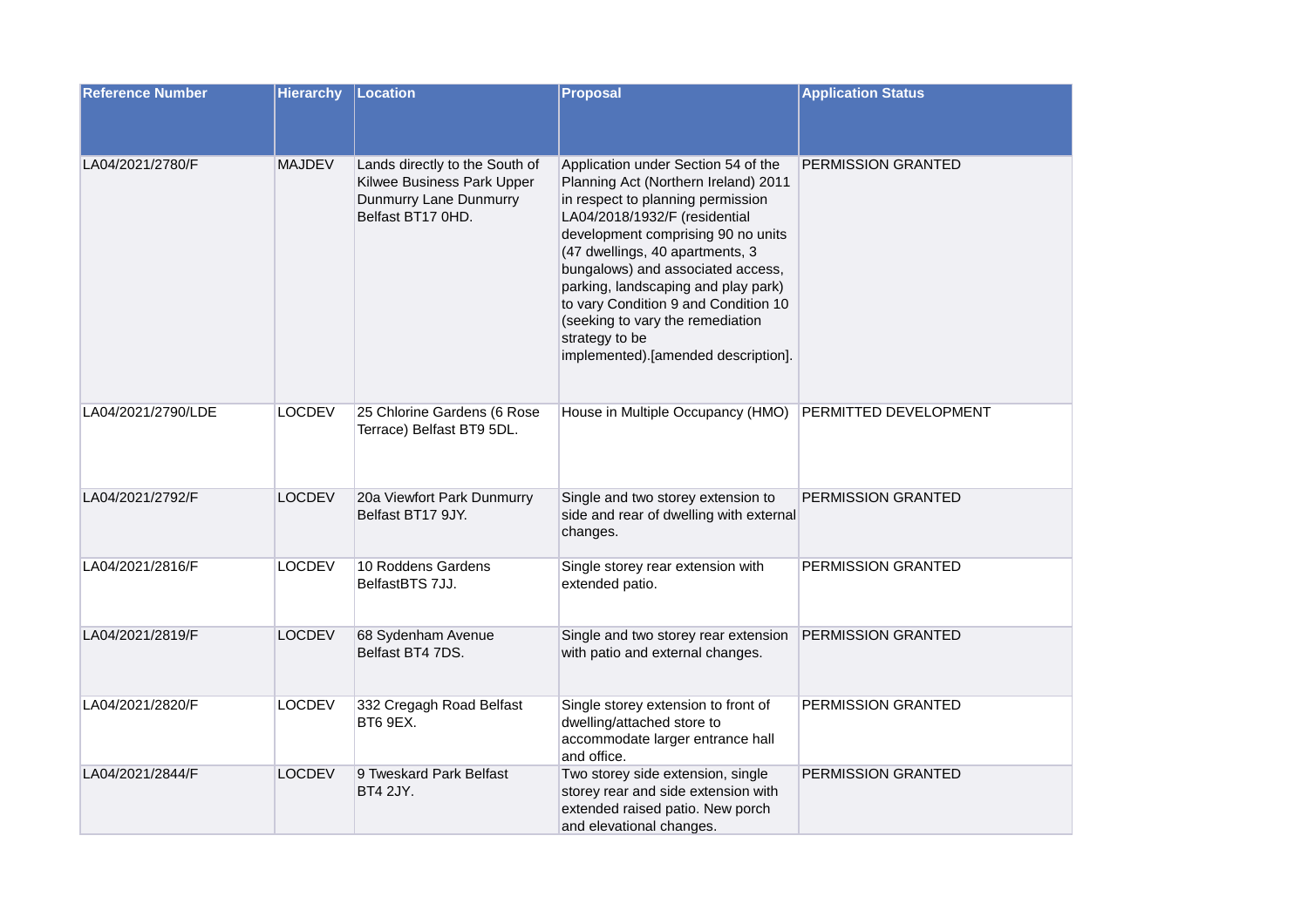| <b>Reference Number</b> | <b>Hierarchy</b> | Location                                        | <b>Proposal</b>                                                                                                                                                                                                                   | <b>Application Status</b>   |
|-------------------------|------------------|-------------------------------------------------|-----------------------------------------------------------------------------------------------------------------------------------------------------------------------------------------------------------------------------------|-----------------------------|
| LA04/2021/2849/DCA      | <b>LOCDEV</b>    | 32-36 University Road<br>Belfast BT7 1NH.       | Partial demolition works to front and<br>rear elevations, partial demolition of<br>the existing roof and minor internal<br>demolition works.                                                                                      | PERMISSION REFUSED          |
| LA04/2021/2854/F        | <b>LOCDEV</b>    | 2 Coolnasilla Park West<br>Belfast BT11 8JT.    | Garage conversion to habitable<br>space.                                                                                                                                                                                          | PERMISSION GRANTED          |
| LA04/2021/2855/F        | <b>LOCDEV</b>    | 11 Orpen Drive Belfast<br>BT10 0BT.             | Single storey side and rear<br>extension.                                                                                                                                                                                         | PERMISSION GRANTED          |
| LA04/2021/2859/F        | <b>LOCDEV</b>    | 197 Orby Drive Belfast BT5<br>6BD               | Single storey extension to dwelling to PERMISSION GRANTED<br>allow kitchen, dining and utility.                                                                                                                                   |                             |
| LA04/2021/2874/NMC      | <b>LOCDEV</b>    | 37 Lansdowne Road Belfast<br><b>BT15 5AA</b>    | Non Material change re<br>LA04/2020/2148/F                                                                                                                                                                                        | NON MATERIAL CHANGE REFUSED |
| LA04/2021/2876/A        | <b>LOCDEV</b>    | 100-102 Great Patrick Street<br>Belfast BT1 2NX | Cutout lettering signage with<br>projecting painted metal surround to<br>entrance door and adjacent curtain<br>wall window of extension. Access<br>control panel with letterbox and<br>tenant name signs adjacent to<br>dooriamb. | PERMISSION GRANTED          |
| LA04/2021/2885/LDE      | <b>LOCDEV</b>    | 97 Rugby Avenue Belfast<br><b>BT7 1GZ</b>       | House in multiple occupancy (HMO)                                                                                                                                                                                                 | PERMITTED DEVELOPMENT       |
| LA04/2021/2892/LDE      | <b>LOCDEV</b>    | Flat 2 30 Wellesley Avenue<br><b>Belfast</b>    | House in multiple occupancy (HMO)                                                                                                                                                                                                 | PERMITTED DEVELOPMENT       |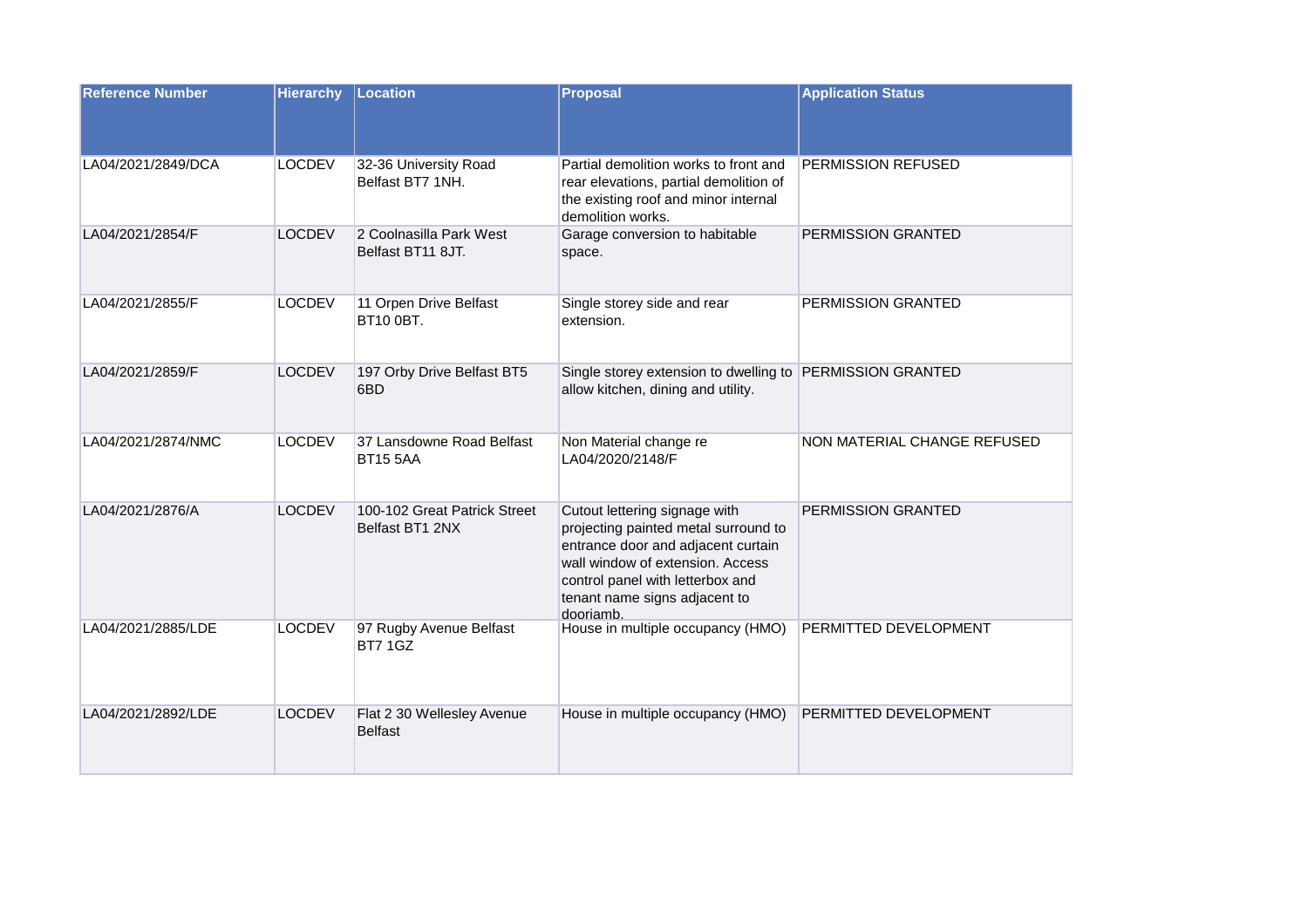| <b>Reference Number</b> | <b>Hierarchy</b> | Location                                             | Proposal                                                                                                                                                                                       | <b>Application Status</b> |
|-------------------------|------------------|------------------------------------------------------|------------------------------------------------------------------------------------------------------------------------------------------------------------------------------------------------|---------------------------|
| LA04/2022/0012/F        | <b>LOCDEV</b>    | 7 Shrewsbury Gardens Belfast<br>BT9 6PJ              | Two storey rear extension                                                                                                                                                                      | PERMISSION GRANTED        |
| LA04/2022/0013/F        | <b>LOCDEV</b>    | 28 Denorrton Park Belfast<br><b>BT4 1SF</b>          | Single storey extension to rear to<br>replace existing conservatory                                                                                                                            | PERMISSION GRANTED        |
| LA04/2022/0015/F        | <b>LOCDEV</b>    | 55 The Straight Belfast BT6<br>0EQ                   | Single storey extension to rear of<br>dwelling.                                                                                                                                                | PERMISSION GRANTED        |
| LA04/2022/0018/F        | <b>LOCDEV</b>    | 2 Lake Glen Close Belfast<br><b>BT11 8TJ</b>         | Proposed new single storey rear<br>extension with roof overhang to side.<br>New windows to side elevation at<br>kitchen.                                                                       | PERMISSION GRANTED        |
| LA04/2022/0022/F        | <b>LOCDEV</b>    | 38 Pommern Parade Belfast<br>BT6 9FY                 | Single storey living room/kitchen and PERMISSION GRANTED<br>store extension to rear and side of<br>existing dwelling.                                                                          |                           |
| LA04/2022/0024/F        | <b>LOCDEV</b>    | 18 Hillside Crescent Malone<br>Lower Belfast BT9 8EN | Proposed alterations to convert<br>existing garage to habitable space<br>with single storey side extension and<br>associated external works.                                                   | PERMISSION GRANTED        |
| LA04/2022/0025/F        | <b>LOCDEV</b>    | 34 Lyndhurst Parade Belfast<br>BT13 3PB              | Dormer to rear elevation with change PERMISSION GRANTED<br>of roof type from hipped to pitch to<br>facilitate loft conversion.                                                                 |                           |
| LA04/2022/0026/F        | <b>LOCDEV</b>    | 62 Maryville Park Belfast<br>BT9 6LQ                 | Proposed second floor upgrade with<br>a dormer window to the rear elevation<br>and conservation rooflights to the<br>front and side elevations. Extension<br>of porch roof to front elevation. | PERMISSION GRANTED        |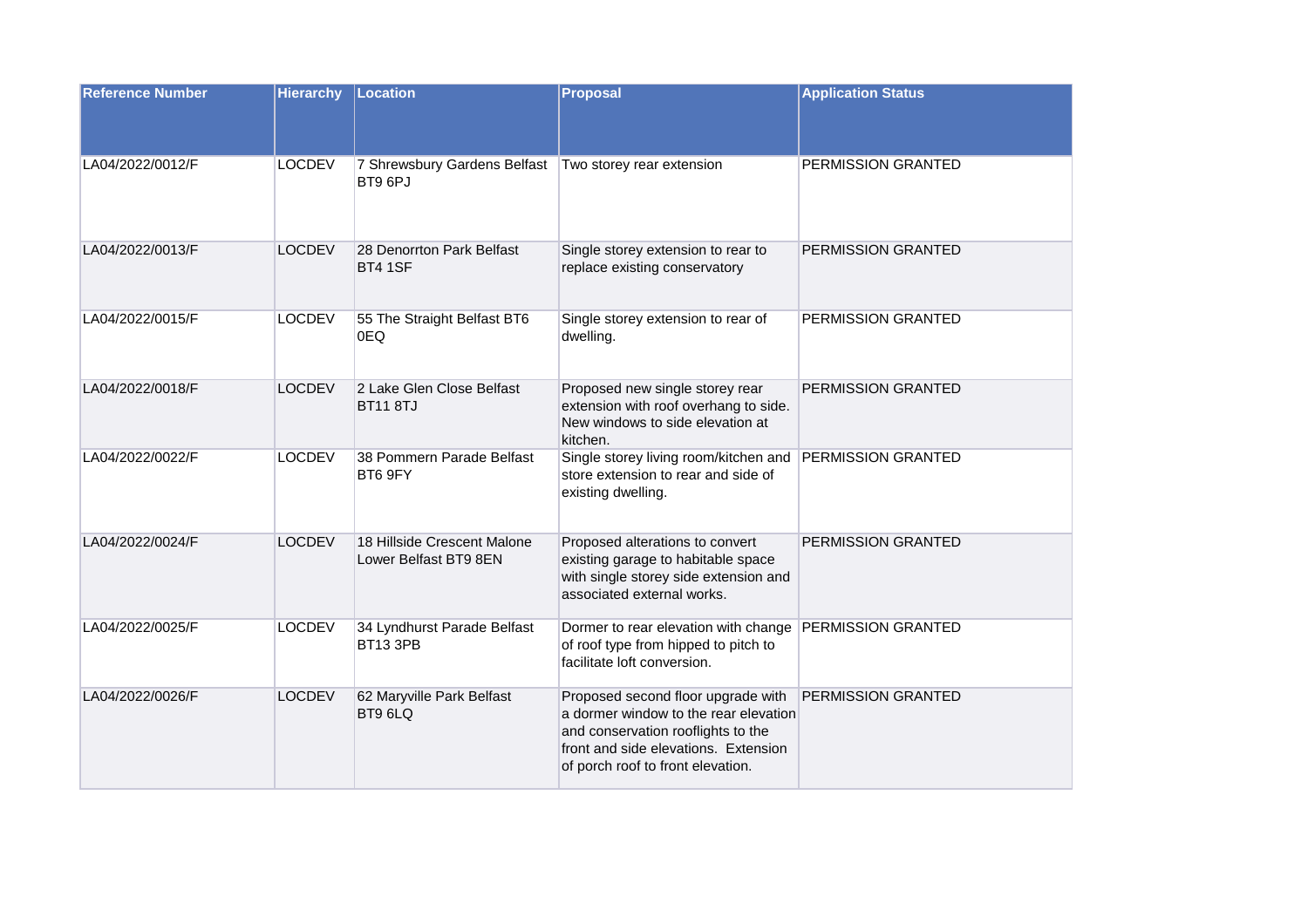| <b>Reference Number</b> | <b>Hierarchy</b> | Location                                                             | <b>Proposal</b>                                                                     | <b>Application Status</b> |
|-------------------------|------------------|----------------------------------------------------------------------|-------------------------------------------------------------------------------------|---------------------------|
| LA04/2022/0027/F        | <b>LOCDEV</b>    | 63 Greystown Avenue<br>Belfast BT9 6HU                               | Single storey side and rear<br>extension, roofspace conversion with<br>rear dormer. | PERMISSION GRANTED        |
| LA04/2022/0048/F        | <b>LOCDEV</b>    | 28 Upper Malone Park<br>Belfast BT9 6PP                              | Single storey front extension                                                       | PERMISSION GRANTED        |
| LA04/2022/0056/LDE      | <b>LOCDEV</b>    | Flat 3 17 Cromwell Road<br>Belfast BT7 1JW                           | House in multiple occupancy (HMO)                                                   | PERMITTED DEVELOPMENT     |
| LA04/2022/0062/LDE      | <b>LOCDEV</b>    | Flat 2 (first & second floor) 16<br>Camden Street Belfast BT9<br>6AT | House in multiple occupancy (HMO)                                                   | PERMITTED DEVELOPMENT     |
| LA04/2022/0064/F        | <b>LOCDEV</b>    | 17 Upper Green Dunmurry<br>Belfast BT17 0EL                          | Single storey extension to rear of<br>existing dwelling.                            | PERMISSION GRANTED        |
| LA04/2022/0080/LDE      | <b>LOCDEV</b>    | 90 Andersonstown Park West<br>Belfast BT11 8FP.                      | Existing use of a Toddler Group.                                                    | PERMITTED DEVELOPMENT     |
| LA04/2022/0083/F        | <b>LOCDEV</b>    | 81 Sharman Road<br>Stranmillis Belfast BT9 5HE.                      | Single storey side and rear<br>extension.                                           | PERMISSION GRANTED        |
| LA04/2022/0084/LDE      | <b>LOCDEV</b>    | Flat 1 (Ground Floor) 23 India<br>Street Belfast BT7 1LJ.            | House in multiple occupancy (HMO).                                                  | PERMITTED DEVELOPMENT     |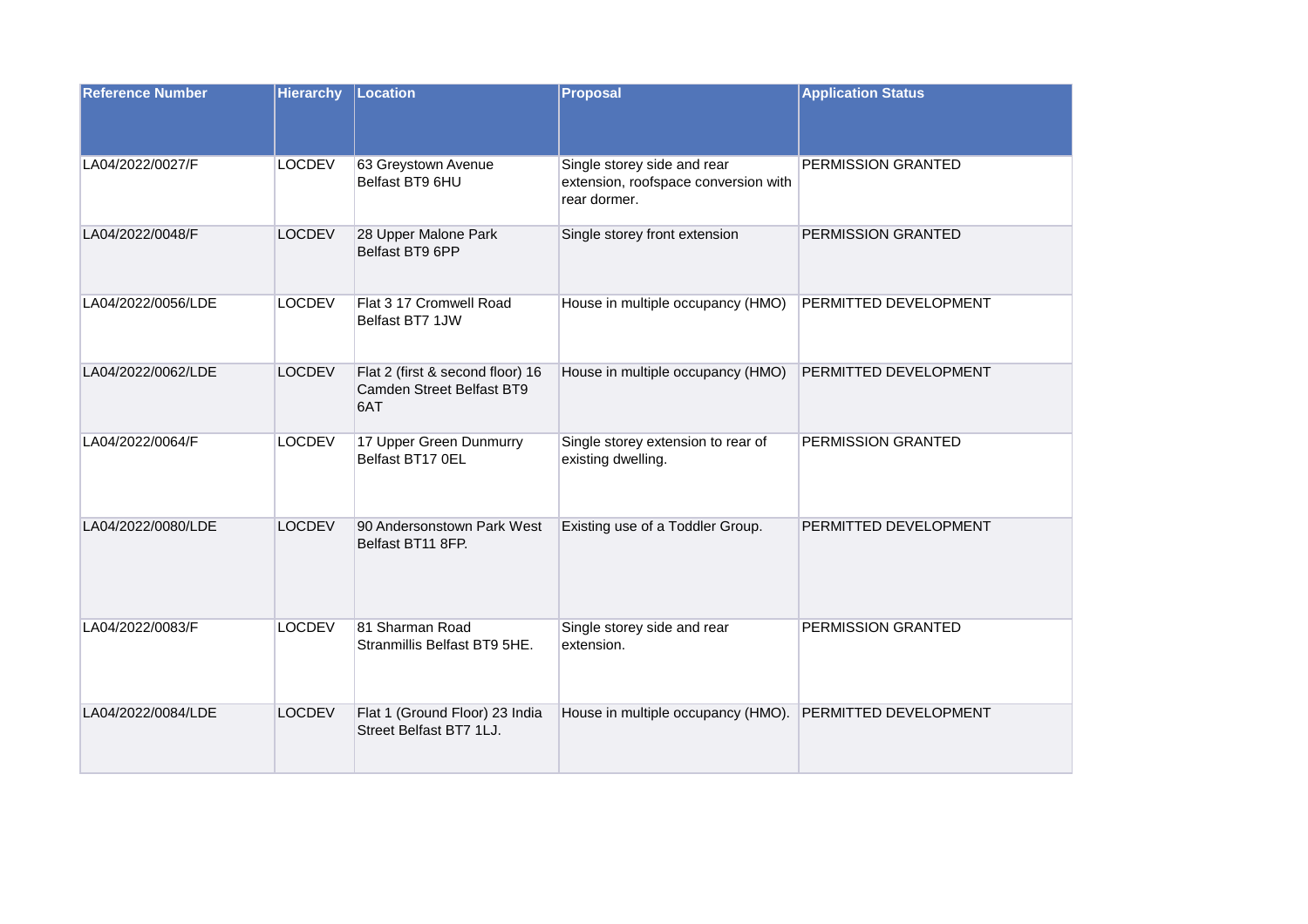| <b>Reference Number</b> | <b>Hierarchy</b> | Location                                                  | Proposal                                                                                                                                                                                                                                                                                                | <b>Application Status</b>   |
|-------------------------|------------------|-----------------------------------------------------------|---------------------------------------------------------------------------------------------------------------------------------------------------------------------------------------------------------------------------------------------------------------------------------------------------------|-----------------------------|
| LA04/2022/0085/LDE      | <b>LOCDEV</b>    | Flat 1 (Ground Floor) 31 India<br>Street Belfast BT7 1LJ. | House in multiple occupancy (HMO).                                                                                                                                                                                                                                                                      | PERMITTED DEVELOPMENT       |
| LA04/2022/0092/DC       | <b>LOCDEV</b>    | Templemore Baths<br>Templemore Avenue Belfast<br>BT5 4FW  | Discharge of condition 3 -<br>LA04/2018/2611/LBC                                                                                                                                                                                                                                                        | <b>CONDITION DISCHARGED</b> |
| LA04/2022/0107/F        | <b>LOCDEV</b>    | 26 Glengoland Gardens<br>Belfast BT17 0JE                 | Single storey extension to rear of<br>dwelling with projecting bay window<br>and canopy roof to front elevation.<br>Conversion of existing garage to<br>games room / home gym with<br>associated external alterations.<br>External changes including rendering<br>to dwelling and fenestration changes. | PERMISSION GRANTED          |
| LA04/2022/0108/F        | <b>LOCDEV</b>    | Oak House 30A Dub Lane<br>Malone Upper Belfast BT9<br>5NB | Proposed single storey ground floor<br>rear kitchen extension to existing<br>dwelling with covered patio area<br>including associated hard and<br>landscaping works.                                                                                                                                    | PERMISSION GRANTED          |
| LA04/2022/0115/F        | <b>LOCDEV</b>    | 15 Mount Merrion Avenue<br>Belfast BT6 0FH                | Single storey extension to rear with a PERMISSION GRANTED<br>single storey lean to annex/shed to<br>the side. Proposed wall between<br>no.13 and no.15                                                                                                                                                  |                             |
| LA04/2022/0121/DC       | <b>LOCDEV</b>    | 60a Hatton Drive Belfast<br>BT6 9BD.                      | Discharge of condition 5<br>LA04/2019/2311/F.                                                                                                                                                                                                                                                           | <b>CONDITION DISCHARGED</b> |
| LA04/2022/0134/F        | <b>LOCDEV</b>    | 77 Upper Newtownards Road<br>Belfast BT4 3HU.             | Change of Use of dwelling to House<br>in Multiple Occupation<br>(Retrospective).                                                                                                                                                                                                                        | PERMISSION GRANTED          |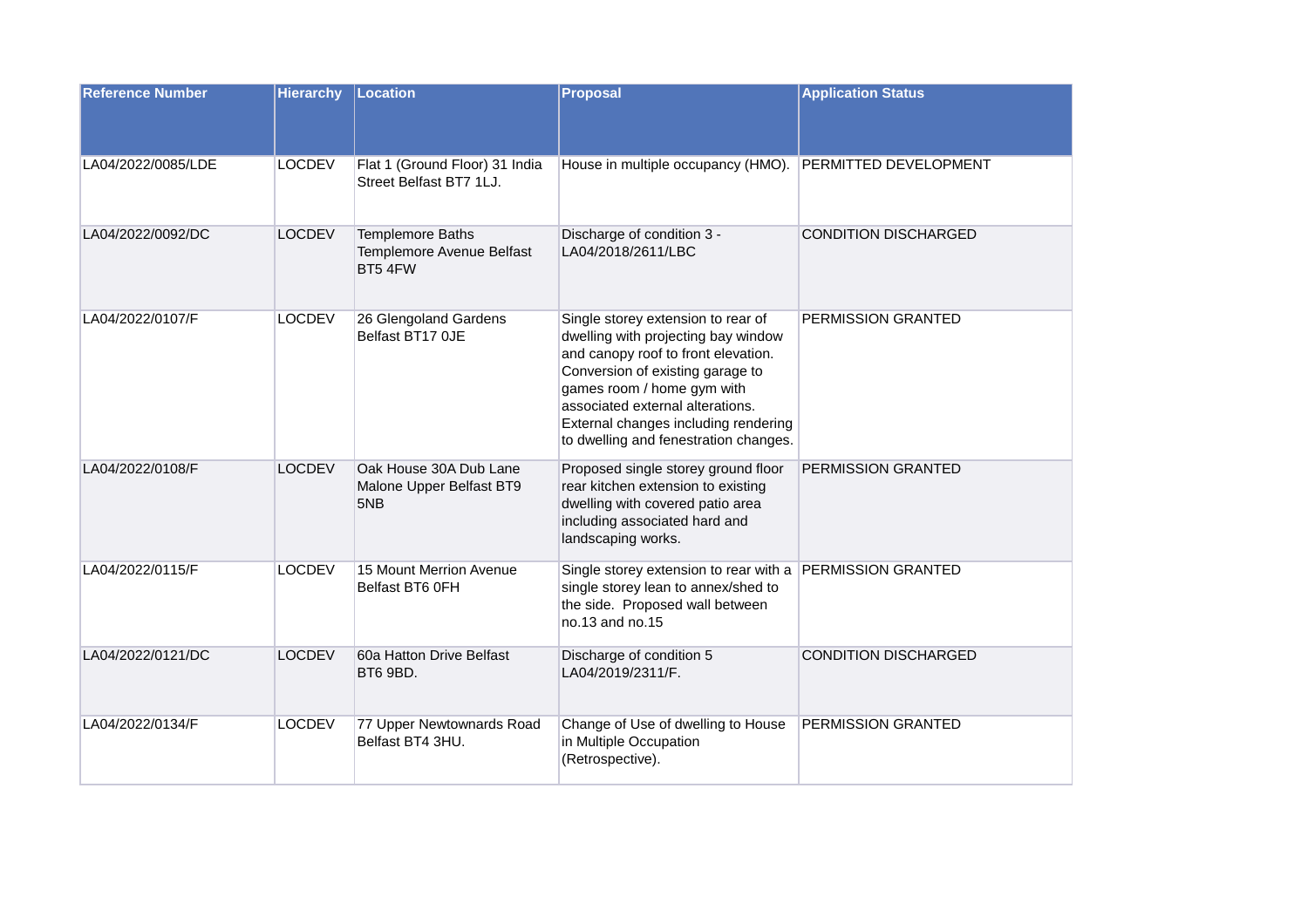| <b>Reference Number</b> | <b>Hierarchy</b> | Location                                    | <b>Proposal</b>                                                                                                                                                                                                            | <b>Application Status</b>    |
|-------------------------|------------------|---------------------------------------------|----------------------------------------------------------------------------------------------------------------------------------------------------------------------------------------------------------------------------|------------------------------|
| LA04/2022/0143/LDE      | <b>LOCDEV</b>    | 3 Landseer Street Belfast<br>BT9 5AL.       | House in multiple occupancy (HMO).                                                                                                                                                                                         | <b>PERMITTED DEVELOPMENT</b> |
| LA04/2022/0150/F        | <b>LOCDEV</b>    | 155 Belmont Church Road<br>Belfast BT4 2DA. | Single storey rear/side extension to<br>dwelling to allow kitchen/living area<br>on ground floor.                                                                                                                          | PERMISSION GRANTED           |
| LA04/2022/0151/F        | <b>LOCDEV</b>    | 199 Ravenhill Road Belfast<br>BT6.          | Single storey rear extension with<br>ramp to side.                                                                                                                                                                         | <b>PERMISSION GRANTED</b>    |
| LA04/2022/0158/F        | <b>LOCDEV</b>    | 38 Ormiston Crescent<br>Belfast BT4 3JQ.    | Single and two storey rear and side<br>extension with part demolition of<br>existing garage.                                                                                                                               | PERMISSION GRANTED           |
| LA04/2022/0184/DCA      | <b>LOCDEV</b>    | 9A Windsor Close Belfast<br>BT9 6FG.        | Replacement doors & windows to<br>existing ground floor apartment,<br>including proposed change to oriel<br>window in gable and alterations to<br>other existing openings.                                                 | PERMISSION GRANTED           |
| LA04/2022/0186/F        | <b>LOCDEV</b>    | 74 Gortin Park Belfast BT5<br>7EQ.          | Proposed alterations to front<br>elevation to include removal of bow<br>window, incorporation of new raised<br>rendered plinth and raised window<br>surrounds further to receipt of<br>planning approval LA04/2021/0567/F. | PERMISSION GRANTED           |
| LA04/2022/0188/F        | <b>LOCDEV</b>    | 91 Upper Malone Road<br>Belfast BT9 6UF     | First floor extension to front of<br>dwelling and Removal of Existing<br>Conservatory at the Rear of Property<br>and Construction of New Dining Area<br>with roof overhang. Patio area to<br>side. (amended description)   | PERMISSION GRANTED           |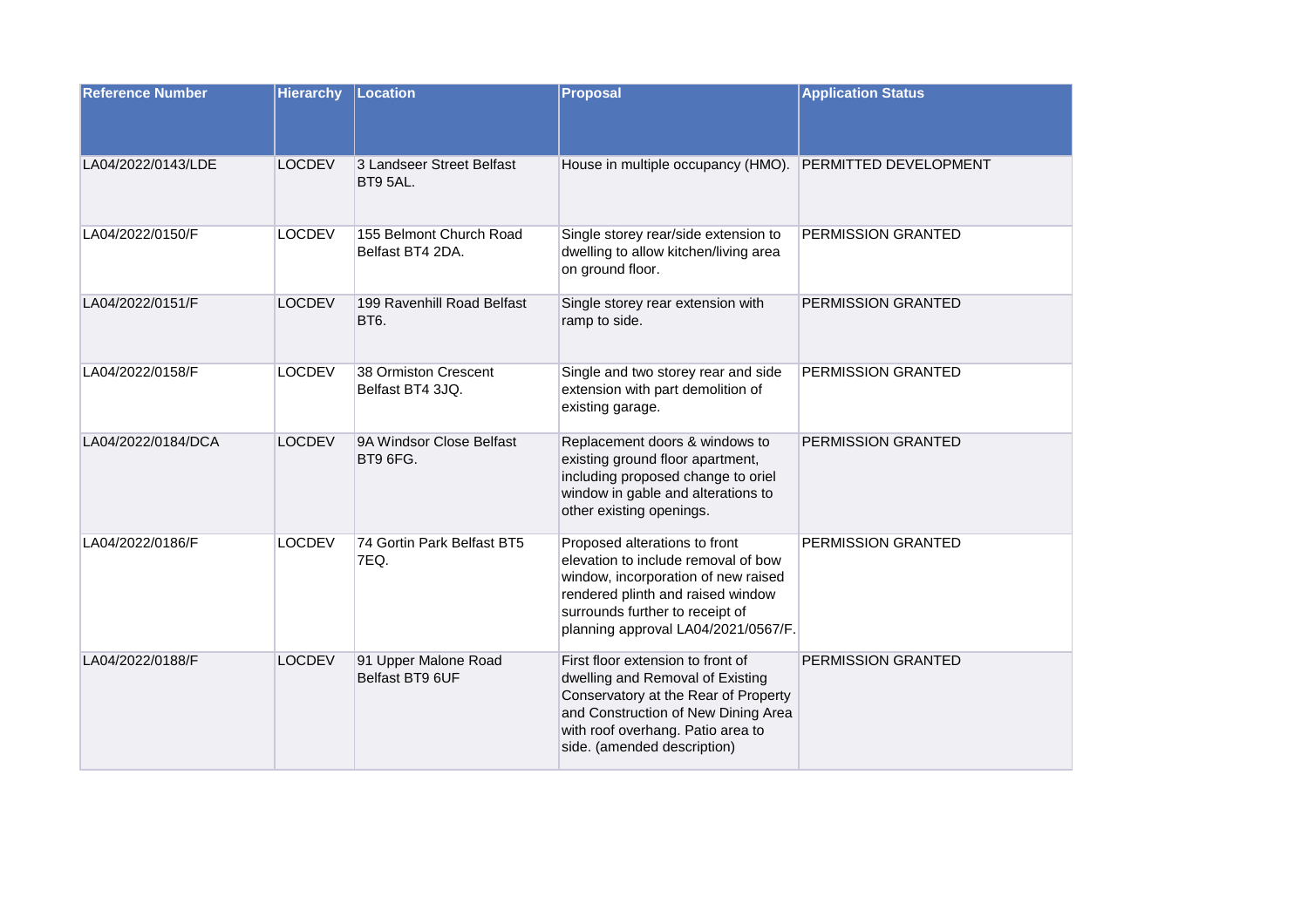| <b>Reference Number</b> | <b>Hierarchy</b> | Location                                                 | <b>Proposal</b>                                                                                                                                                                                      | <b>Application Status</b> |
|-------------------------|------------------|----------------------------------------------------------|------------------------------------------------------------------------------------------------------------------------------------------------------------------------------------------------------|---------------------------|
| LA04/2022/0190/DCA      | <b>LOCDEV</b>    | 62 Maryville Park Belfast<br>BT9 6LQ.                    | Removal of parts of roof to facilitate<br>the installation of a dormer window to<br>the rear elevation, part of side porch<br>roof, and conservation rooflights to<br>the front and side elevations. | PERMISSION GRANTED        |
| LA04/2022/0195/F        | <b>LOCDEV</b>    | 93 Cedar Grove Holywood<br>BT18 9QG.                     | Detached single storey garage to<br>rear of existing dwelling.                                                                                                                                       | PERMISSION GRANTED        |
| LA04/2022/0196/LDE      | <b>LOCDEV</b>    | Flat 1 (Ground Floor) 6 India<br>Street Belfast BT7 1LJ. | House in multiple occupancy (HMO).                                                                                                                                                                   | PERMITTED DEVELOPMENT     |
| LA04/2022/0210/F        | <b>LOCDEV</b>    | 11 Glandore Drive Belfast<br><b>BT15 3FG.</b>            | Single storey side extension.                                                                                                                                                                        | PERMISSION GRANTED        |
| LA04/2022/0215/LDE      | <b>LOCDEV</b>    | Flat 1 24 India Street<br>Belfast BT7 1LJ.               | House in Multiple Occupancy (HMO). PERMITTED DEVELOPMENT                                                                                                                                             |                           |
| LA04/2022/0216/LDE      | <b>LOCDEV</b>    | Flat 2 24 India Street<br>Belfast BT7 1LJ.               | House in Multiple Occupancy (HMO)                                                                                                                                                                    | PERMITTED DEVELOPMENT     |
| LA04/2022/0217/LDE      | <b>LOCDEV</b>    | Flat 3 24 India Street<br>Belfast BT7 1LJ.               | House in Multiple Occupancy (HMO)                                                                                                                                                                    | PERMITTED DEVELOPMENT     |
| LA04/2022/0225/F        | <b>LOCDEV</b>    | 15 Coolnasilla Park South<br>Belfast BT11 8LF            | Two storey rear infill extension.<br>Extended bedroom and en-suite at<br>first floor and kitchen/dining<br>extension to ground floor.                                                                | PERMISSION GRANTED        |
| LA04/2022/0235/LDE      | <b>LOCDEV</b>    | 167 Dunluce Avenue Belfast                               | House in multiple occupancy (HMO)                                                                                                                                                                    | PERMITTED DEVELOPMENT     |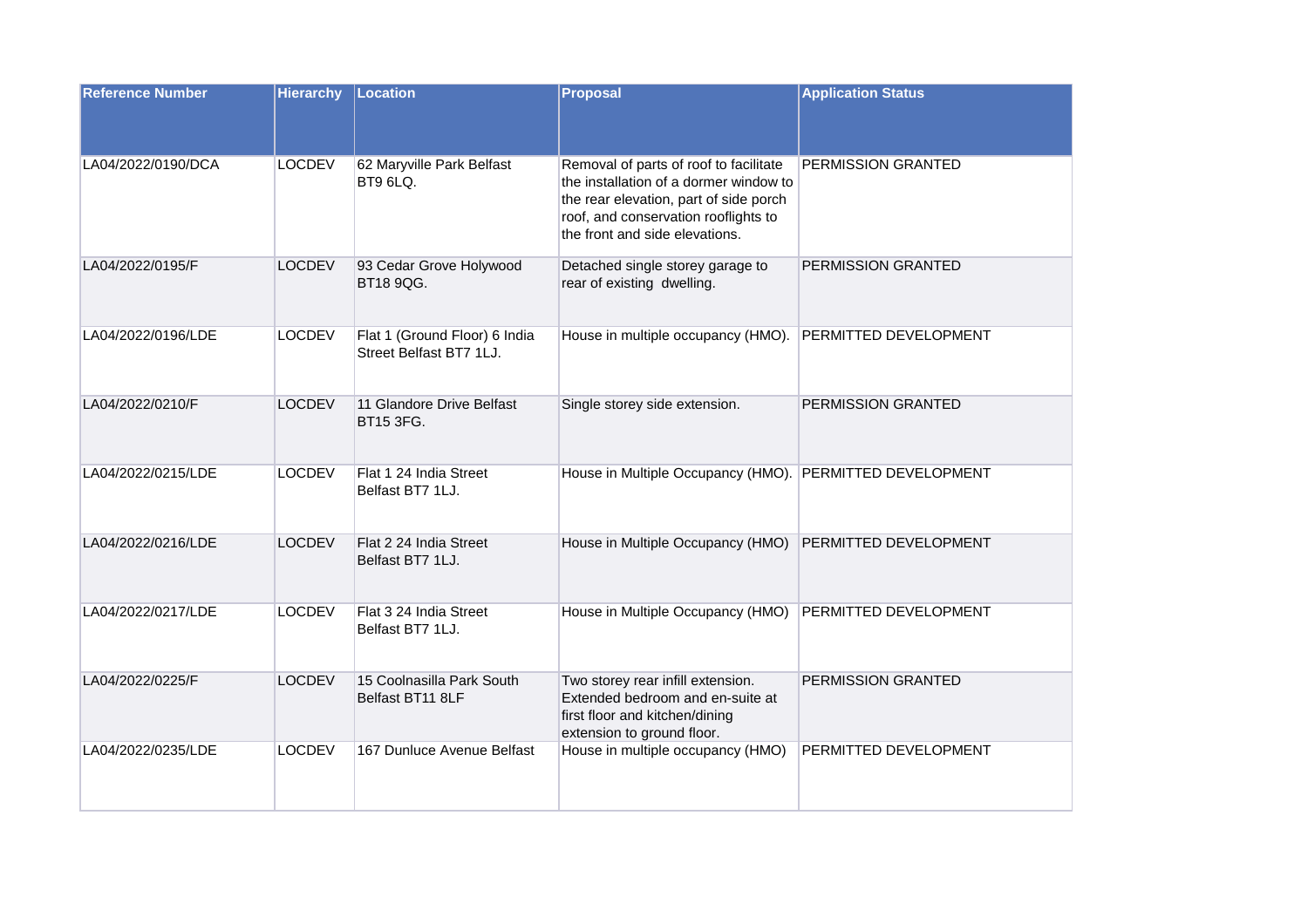| <b>Reference Number</b> | <b>Hierarchy</b> | Location                                                                | <b>Proposal</b>                                                                                       | <b>Application Status</b>            |
|-------------------------|------------------|-------------------------------------------------------------------------|-------------------------------------------------------------------------------------------------------|--------------------------------------|
| LA04/2022/0241/F        | <b>LOCDEV</b>    | 21 Ardvarna Park Belfast<br>BT4 2GH                                     | Single storey rear extension                                                                          | PERMISSION GRANTED                   |
| LA04/2022/0243/F        | <b>LOCDEV</b>    | 14 Kilwarlin Walk Belfast<br>BT87EQ.                                    | Single storey extension to side of<br>property.                                                       | PERMISSION GRANTED                   |
| LA04/2022/0252/CONTPO   | <b>LOCDEV</b>    | 78 Balmoral Avenue Belfast<br>BT9 6NY.                                  | Works to 1 tree.                                                                                      | <b>WORKS TO TREES IN CA - AGREED</b> |
| LA04/2022/0255/DC       | <b>LOCDEV</b>    | 11-13 College Square East<br>Belfast BT1 6DD.                           | Discharge of condition 3<br>LA04/2019/1111/F.                                                         | CONDITION DISCHARGED                 |
| LA04/2022/0261/CONTPO   | <b>LOCDEV</b>    | Apartment 2 Deramore<br>Manor1A Deramore Park<br>South Belfast BT9 5JY. | Works to 2 trees.                                                                                     | WORKS TO TREES IN CA - AGREED        |
| LA04/2022/0263/LDE      | <b>LOCDEV</b>    | 22 India Street Belfast BT7<br>1LJ.                                     | House in Multiple Occupancy (HMO). PERMITTED DEVELOPMENT                                              |                                      |
| LA04/2022/0266/F        | <b>LOCDEV</b>    | 29 Haddington Gardens<br>Belfast.                                       | Single story rear extension.                                                                          | PERMISSION GRANTED                   |
| LA04/2022/0267/F        | <b>LOCDEV</b>    | 37 Glencregagh Drive<br><b>Ballymaconaghy Belfast</b><br>BT6 ONJ.       | Amendment to planning application<br>LA04/2021/2302/F for a single storey<br>side and rear extension. | PERMISSION GRANTED                   |
| LA04/2022/0268/LDE      | <b>LOCDEV</b>    | Flat 2 27 Wellesley Avenue<br>Belfast BT9 6DG.                          | House in Multiple Occupancy (HMO). PERMITTED DEVELOPMENT                                              |                                      |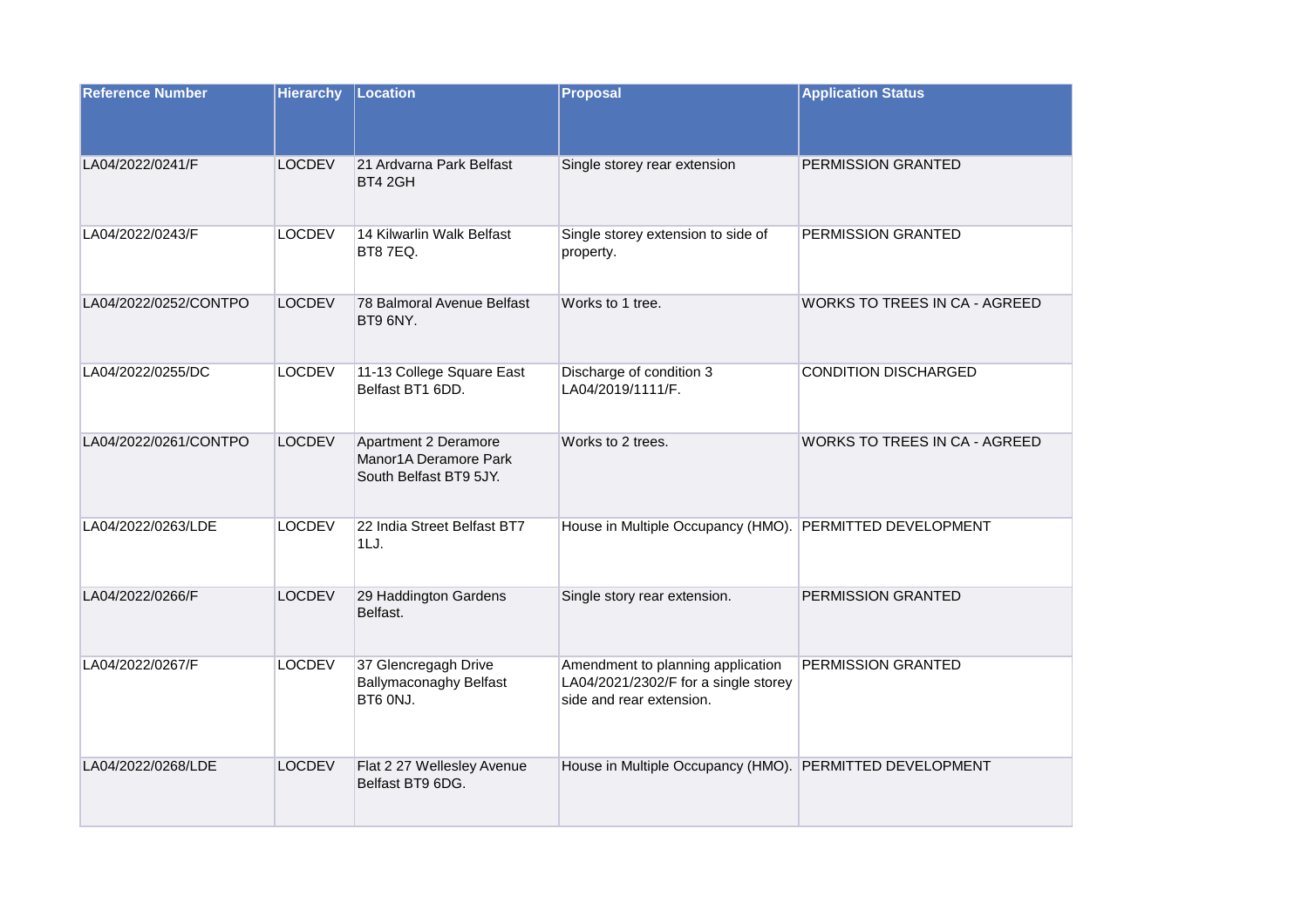| <b>Reference Number</b> | <b>Hierarchy</b> | Location                                             | <b>Proposal</b>                                                                                                                                                                 | <b>Application Status</b>            |
|-------------------------|------------------|------------------------------------------------------|---------------------------------------------------------------------------------------------------------------------------------------------------------------------------------|--------------------------------------|
| LA04/2022/0269/LDE      | <b>LOCDEV</b>    | Flat 3 27 Wellesley Avenue<br>Belfast BT9 6DG.       | House in Multiple Occupancy (HMO). PERMITTED DEVELOPMENT                                                                                                                        |                                      |
| LA04/2022/0279/DC       | <b>LOCDEV</b>    | 454-458 Donegall Road<br>Belfast BT12 6HS.           | Discharge of condition 5<br>LA04/2017/2472/F.                                                                                                                                   | <b>CONDITION DISCHARGED</b>          |
| LA04/2022/0287/DC       | <b>LOCDEV</b>    | Shane Retail Park Boucher<br>Road Belfast BT12.      | Discharge of condition 2<br>LA04/2016/2489/F.                                                                                                                                   | <b>CONDITION DISCHARGED</b>          |
| LA04/2022/0292/F        | <b>LOCDEV</b>    | 10 Mount Vernon Gardens<br>Belfast BT15 4BQ.         | Single storey extension to rear of<br>property.                                                                                                                                 | PERMISSION GRANTED                   |
| LA04/2022/0297/CONTPO   | <b>LOCDEV</b>    | 6 cyprus avenue Belfast<br>Antrim BT5 5NT.           | Works to 3 trees.                                                                                                                                                               | WORKS TO TREES IN CA - AGREED        |
| LA04/2022/0303/F        | <b>LOCDEV</b>    | 14 Lisburn Avenue Belfast<br>BT97FX.                 | Demolition of single storey rear return PERMISSION GRANTED<br>& construction of single storey rear<br>extension with decking area and roof<br>overhang to rear. Dormer to rear. |                                      |
| LA04/2022/0313/CONTPO   | <b>LOCDEV</b>    | 32 Knockdene Park South<br>Belfast BT5 7AB.          | Works to 7 trees.                                                                                                                                                               | <b>WORKS TO TREES IN CA - AGREED</b> |
| LA04/2022/0314/CONTPO   | <b>LOCDEV</b>    | 25 Newforge Lane Belfast<br>BT9 5NU.                 | Works to 10 trees.                                                                                                                                                              | <b>WORKS TO TREES IN CA - AGREED</b> |
| LA04/2022/0321/F        | <b>LOCDEV</b>    | 40 Hawthorn Glen<br>Hannahstown Belfast BT17<br>ONU. | Two storey rear extension with<br>additional ground and first floor gable<br>window. Hard standing to front<br>garden area. Elevational changes.                                | PERMISSION GRANTED                   |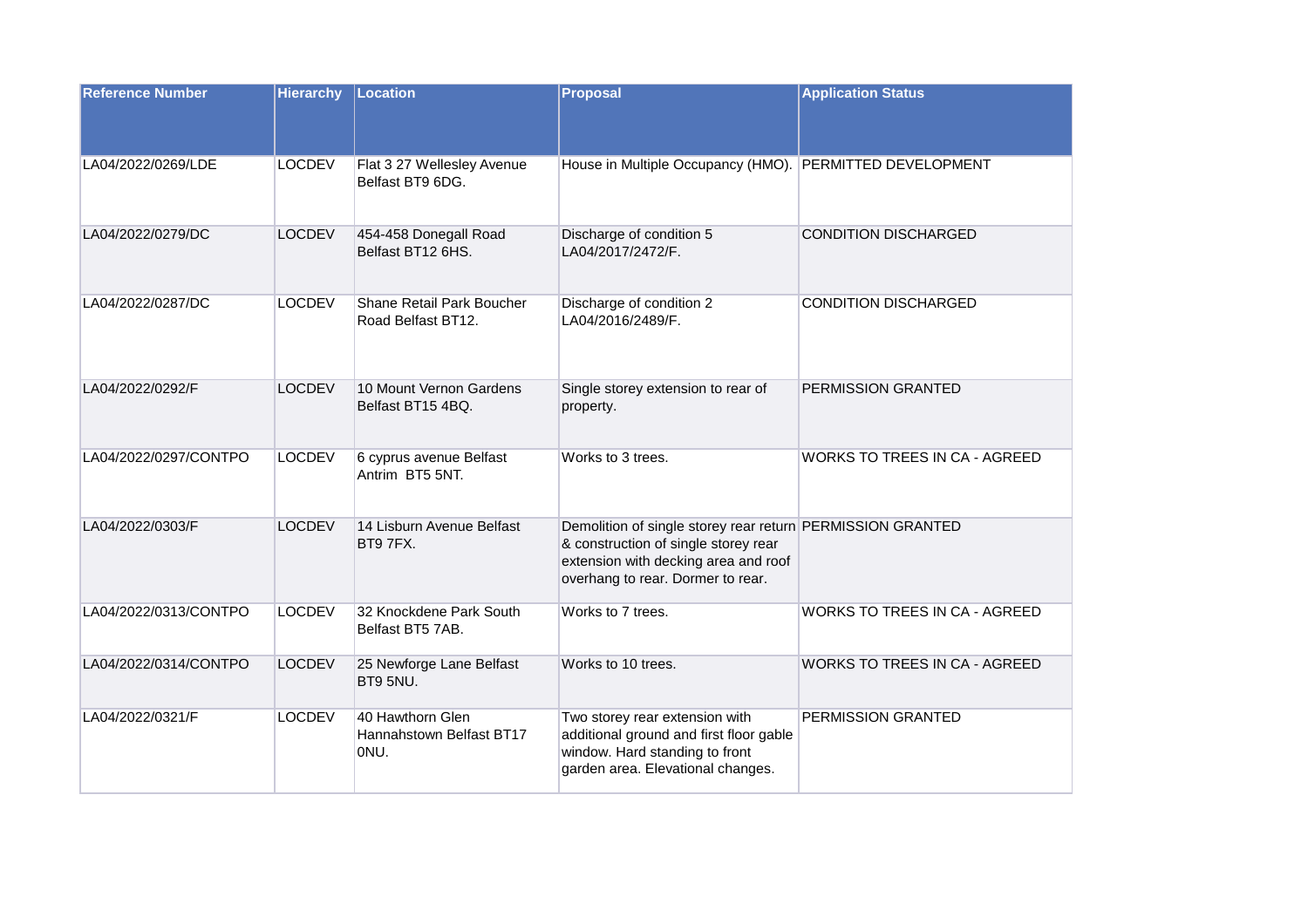| <b>Reference Number</b> | <b>Hierarchy</b> | Location                                        | <b>Proposal</b>                                                                  | <b>Application Status</b>            |
|-------------------------|------------------|-------------------------------------------------|----------------------------------------------------------------------------------|--------------------------------------|
| LA04/2022/0322/LDE      | <b>LOCDEV</b>    | Flat 1 2 Eglantine Gardens<br>Belfast BT9 6EZ.  | House in multiple occupancy (HMO). PERMITTED DEVELOPMENT                         |                                      |
| LA04/2022/0323/LDE      | <b>LOCDEV</b>    | Flat 3 2 Eglantine Gardens<br>Belfast BT9 6EZ.  | House in multiple occupancy (HMO).                                               | PERMITTED DEVELOPMENT                |
| LA04/2022/0328/CONTPO   | <b>LOCDEV</b>    | 41 Kirkliston Drive Belfast<br><b>BT5 5NX.</b>  | Works to 3 trees.                                                                | <b>WORKS TO TREES IN CA - AGREED</b> |
| LA04/2022/0329/CONTPO   | <b>LOCDEV</b>    | 3 Deramore Park South<br>Belfast BT9 5JY.       | Works to 10 trees.                                                               | WORKS TO TREES IN CA - AGREED        |
| LA04/2022/0330/CONTPO   | <b>LOCDEV</b>    | <b>Cleaver Court Belfast BT9</b><br><b>5LX.</b> | Works to 9 Trees.                                                                | <b>WORKS TO TREES IN CA - AGREED</b> |
| LA04/2022/0334/F        | <b>LOCDEV</b>    | 70 Rushfield Avenue Belfast<br>BT7 3FR          | single storey extension to rear of<br>dwelling, replacing existing<br>extension. | <b>PERMISSION GRANTED</b>            |
| LA04/2022/0339/CONTPO   | <b>LOCDEV</b>    | 35 Cyprus Avenue Belfast<br>BT5 5NT.            | Works to 3 trees.                                                                | WORKS TO TREES IN CA - AGREED        |
| LA04/2022/0341/F        | <b>LOCDEV</b>    | 48 Haddington Gardens<br>Belfast BT6 0AN.       | single storey extension and<br>associated site works.                            | PERMISSION GRANTED                   |